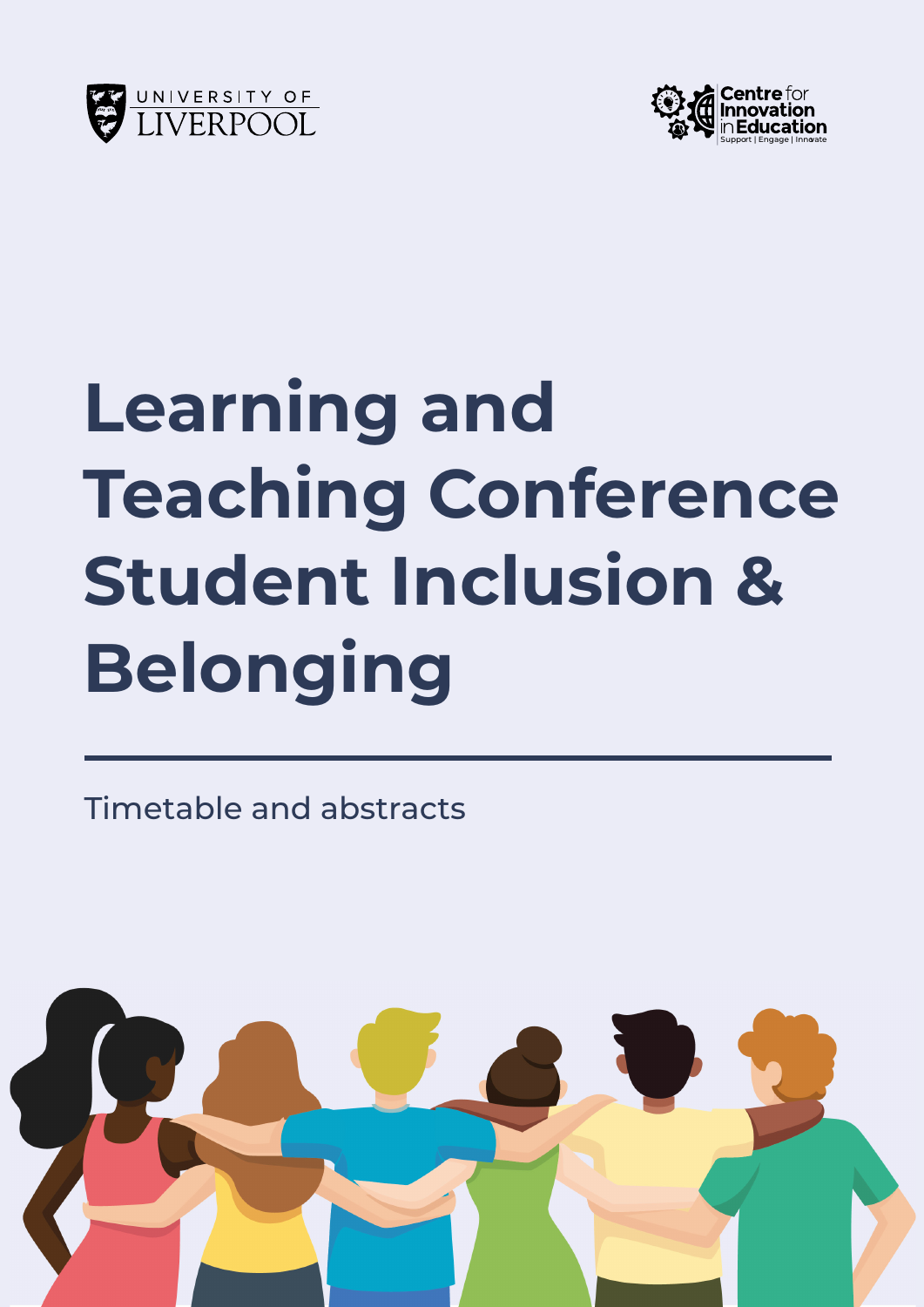## **Contents**

| Timetable                                                      | 4  |
|----------------------------------------------------------------|----|
| Keynote Abstract                                               | 7  |
| LT Parallel 1 Abstracts                                        | 9  |
| Alison Poutney                                                 | 9  |
| Dr Nicola Baker                                                | 10 |
| Shirley Yearwood-Jackman                                       | 10 |
| Laura Menzies                                                  | 11 |
| Rebecca Dixon                                                  | 11 |
| LT Parallel 2 Abstracts                                        | 13 |
| Jennie Day & Vicki Bates                                       | 13 |
| Vicky Thornton                                                 | 14 |
| Carolyn Lees                                                   | 15 |
| Lorna Mitchell                                                 | 15 |
| Giulia Rampone                                                 | 16 |
| LT Parallel 3 Abstracts                                        | 18 |
| <b>Helen Scott</b>                                             | 18 |
| Kate Murray                                                    | 18 |
| Ashli Milling                                                  | 19 |
| Konstantin Luzyanin                                            | 19 |
| Sarah McKernon                                                 | 20 |
| Workshop Parallel la                                           | 22 |
| Helen Orton                                                    | 22 |
| Workshop Parallel 2a                                           | 24 |
| Dr Matt Murphy & Nick Bunyan                                   | 24 |
| Workshop Parallel 1b                                           | 26 |
| Luciane V Mello, Francine Watkins, Luke Dawson & Mark Jellicoe | 26 |
| Workshop Parallel 2b                                           | 28 |
| Dr Pete Bridge                                                 | 28 |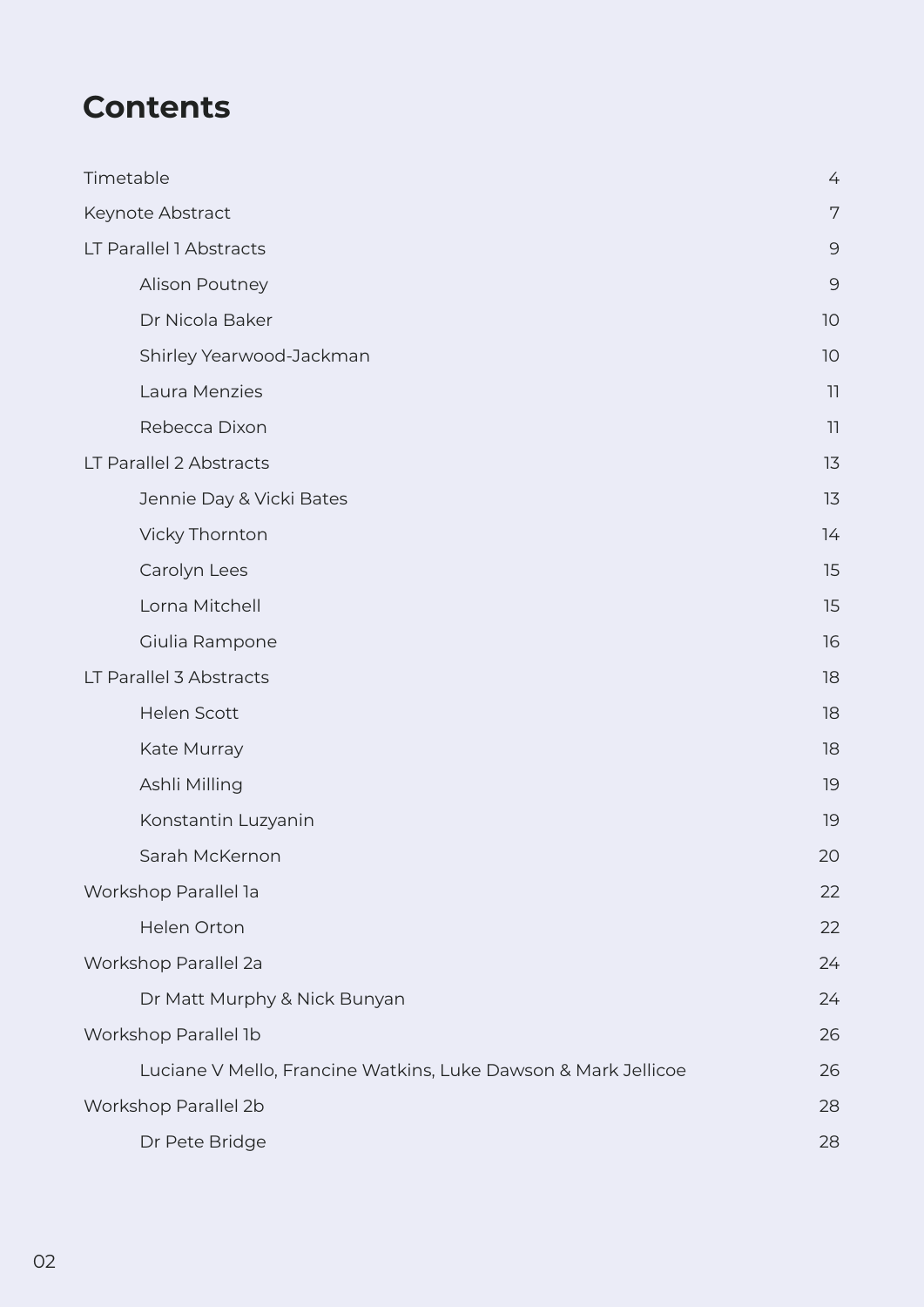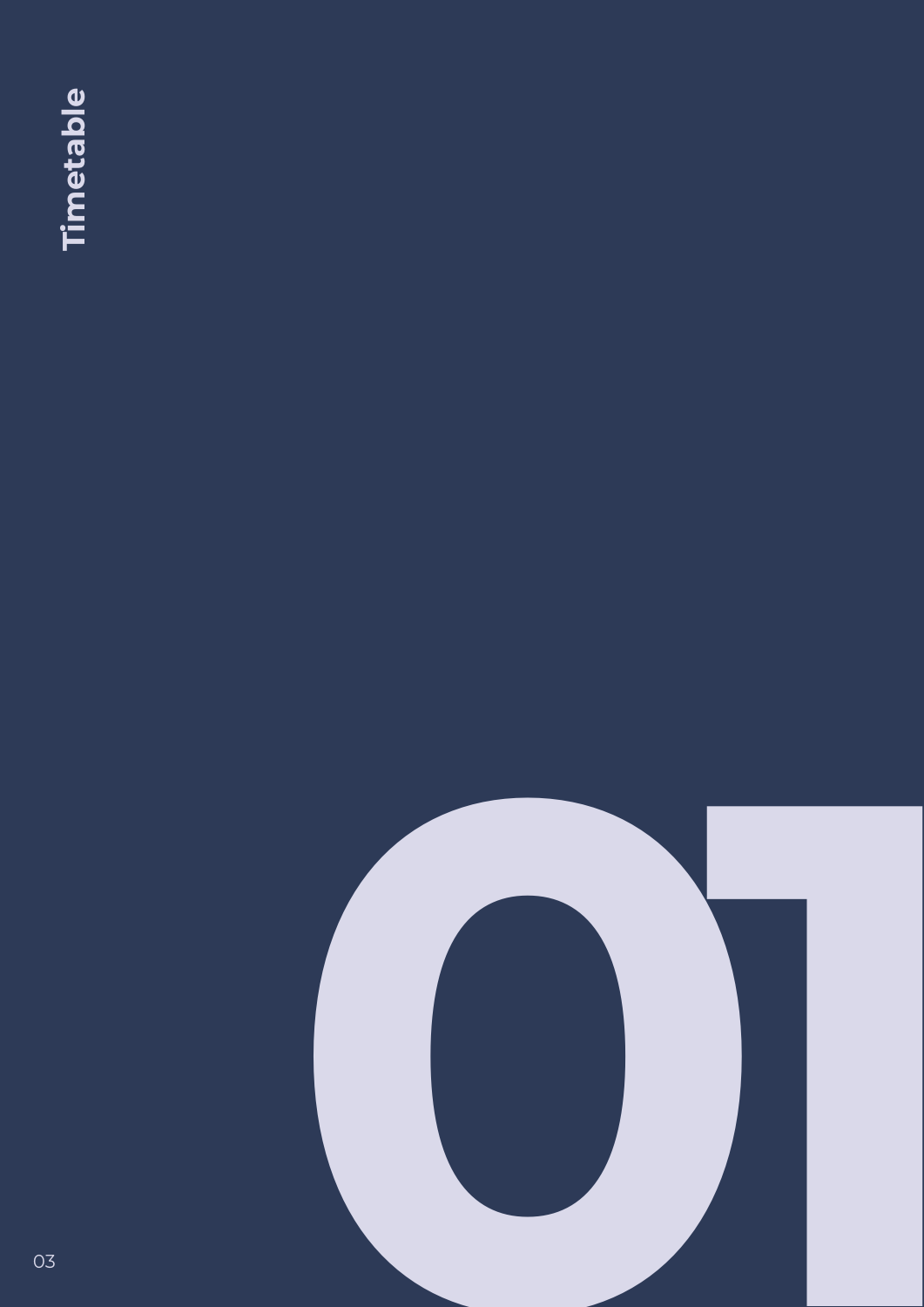## <span id="page-3-0"></span>**Timetable**



#### 10:00 - 11:00 - Keynote

Student belonging and inclusion: 'duck to water' or 'fish out of water'.

Dr Julie Hulme

#### $11:00 - 11:15 - Break$



#### 11:15 - 12:30 - LT Parallel 1

Enterprise at the heart of the city region, a collaborative approach to creating an ecosystem that supports student startups by LCR Founders.

Alison Pountney

Supporting International Students in the School of Health and Life Sciences.

Dr Nicola Baker

Decolonising the curriculum: Lessons learned about supporting a team to engage in decolonisation work.

Shirley Yearwood-Jackman

Embedding sustainability into a final year module: the importance of empathy.

Laura Menzies

Building Community Through an Undergraduate Conference: Celebrating Success and Fostering Identity in LCF.

Rebecca Dixon



#### 11:15 - 12:30 - LT Parallel 2

Learning in the Time of Covid: Student Engagement and the International Students Club on the Master of Public Health (MPH) programme

Jennie Day & Vickie Bates

Jumping on board the pandemic express: supporting nursing students working on the front line during severe acute respiratory syndrome coronavirus 2 (SARS-CoV-2).

Vicky Thornton

Exploring Nursing Students Understanding and Experiences of Academic Resilience. A Qualitative Study.

Carolyn Lees

Formative Assessment & Assessment Support Strategy

Lorna Mitchell

Psychology new module PSYC398/397 Business and Enterprise in Psychology.

Giulia Rampone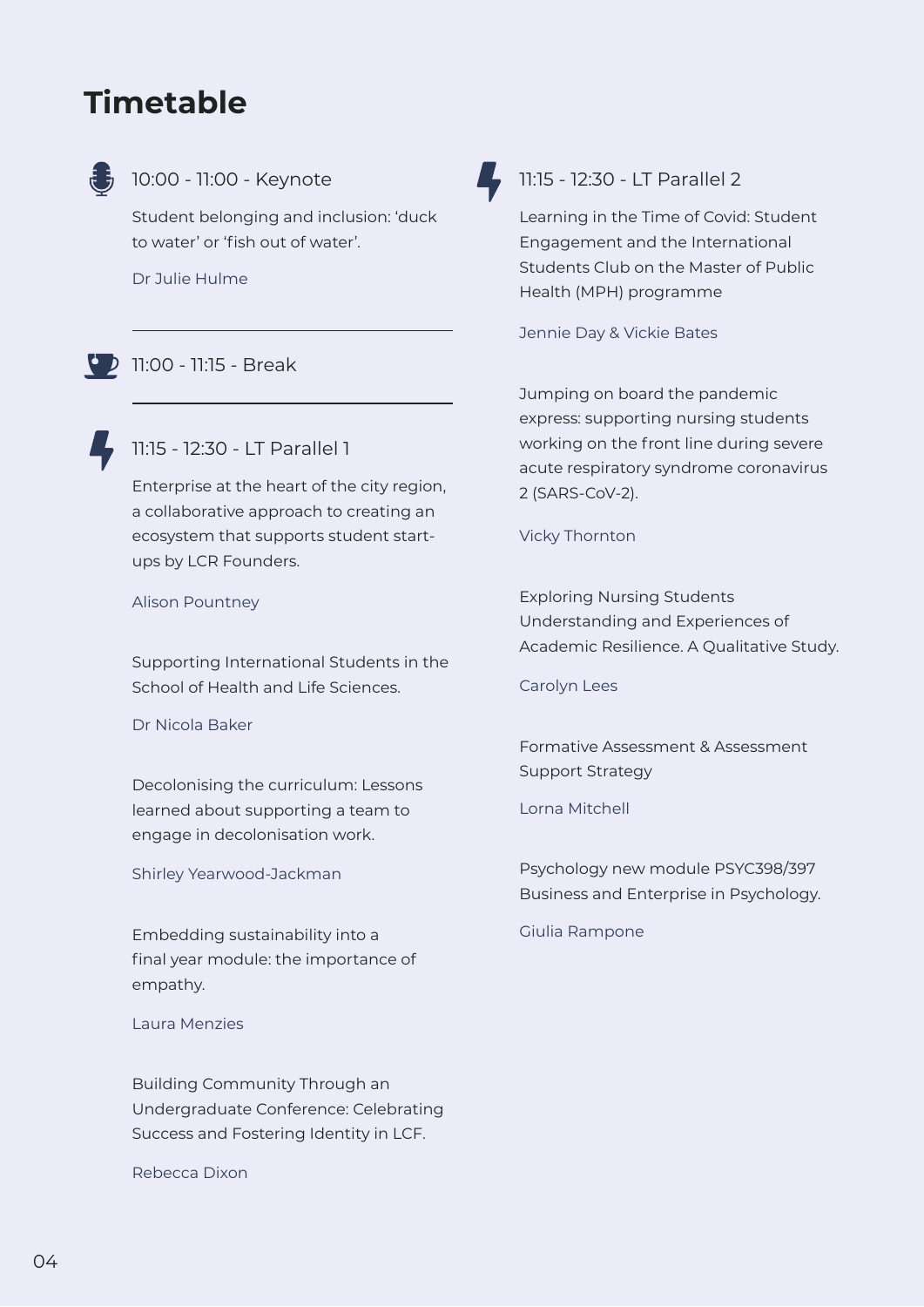

#### 11:15 - 12:30 - LT Parallel 3

Peer Networking Disguised as 'Fun'. Helen Scott

Peer Assisted Learning (PAL) – A go to guide

Kate Murray

Enhancing the Online Learning Environment in Higher Education: Orthoptics BSc(Hons).

Ashli Milling

Achieving inclusivity through the redesing of continuous assessment in Chemistry curriculum.

Konstantin Luzyanin

An Interdisciplinary Approach to Communication in Clinical Settings.

Sarah McKernon



12:30 - 13:30 - Lunch



13:30 - 14:30 - Workshop Parallel 1a

Schwartz Rounds Helen Orton



#### 13:30 - 14:30 - Workshop Parallel 2a

Enhancing the curriculum with Education for Sustainable Development (ESD)

Dr Matt Murphy & Nick Bunyan

14:30 - 14:45 - Break



#### 14:45 - 15:45 - Workshop Parallel 1b

Supporting scholarship in the Faculty of Health and Life Sciences.

Luciane V Mello, Francine Watkins, Luke Dawson and Mark Jellicoe



### 14:45 - 15:45 - Workshop Parallel 2b

SHELTA: Supporting Mental Wellbeing on a VR Island

Dr Pete Bridge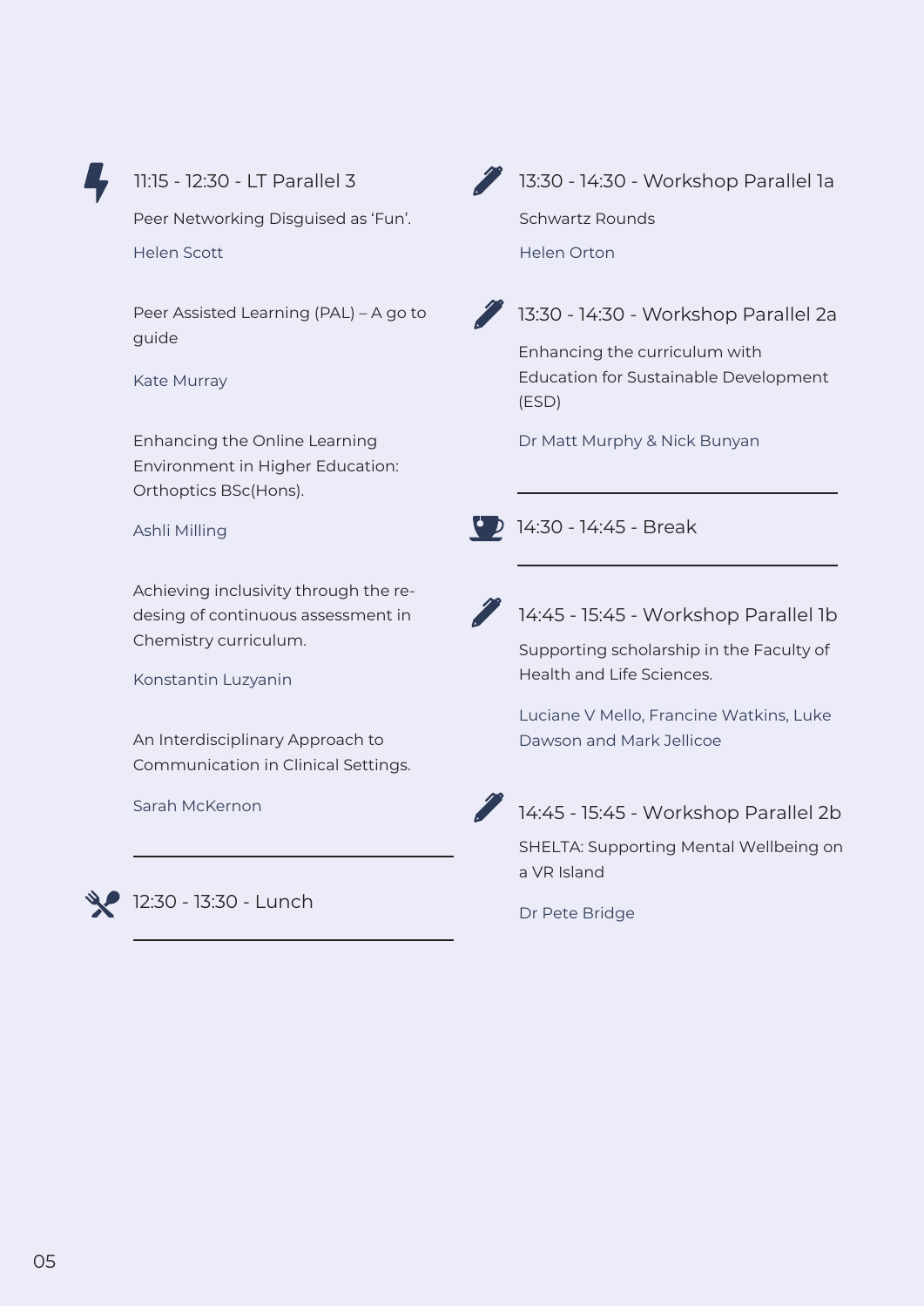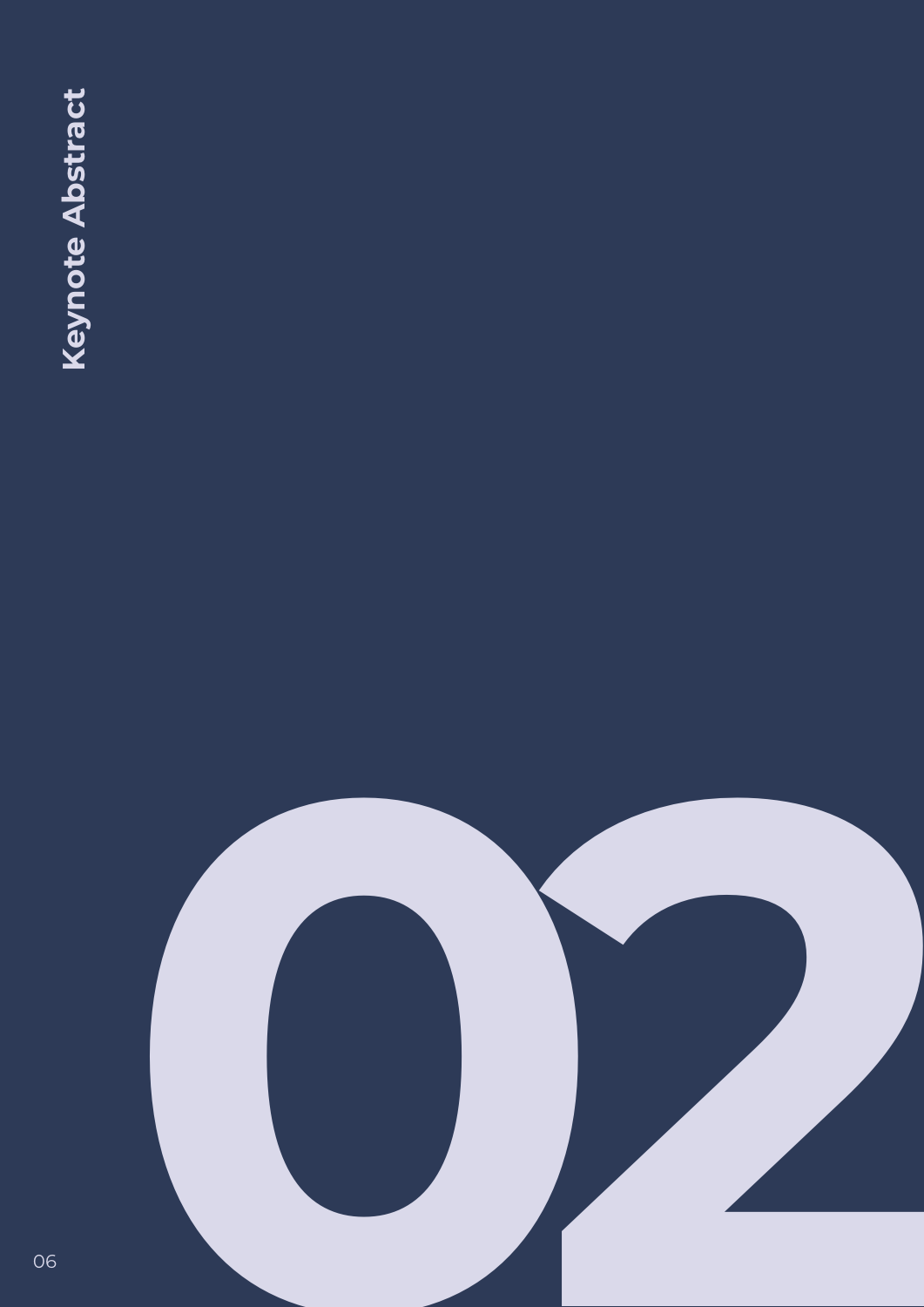## <span id="page-6-0"></span>**Keynote Abstract**

#### **Dr Julie Hulme**

Student belonging and inclusion: 'duck to water' or 'fish out of water'.

A sense of belonging at university predicts student retention and attainment, and is also central to student mental health. In this session, we will explore some of the ways in which diversity and belonging can interact, and the ways in which we can create an inclusive and supporting learning environment through our everyday teaching, to help more students to feel like 'ducks' than 'fish'.

We'll reflect on our own experiences of university, the factors that affect student transitions and engagement with higher education, and ways in which we can ensure that we can hear and learn from diverse student voices in our classrooms. Julie will lead us through some of her research on these topics, whilst also taking a pragmatic and interactive approach to positively addressing issues of diversity, inclusion, and belonging.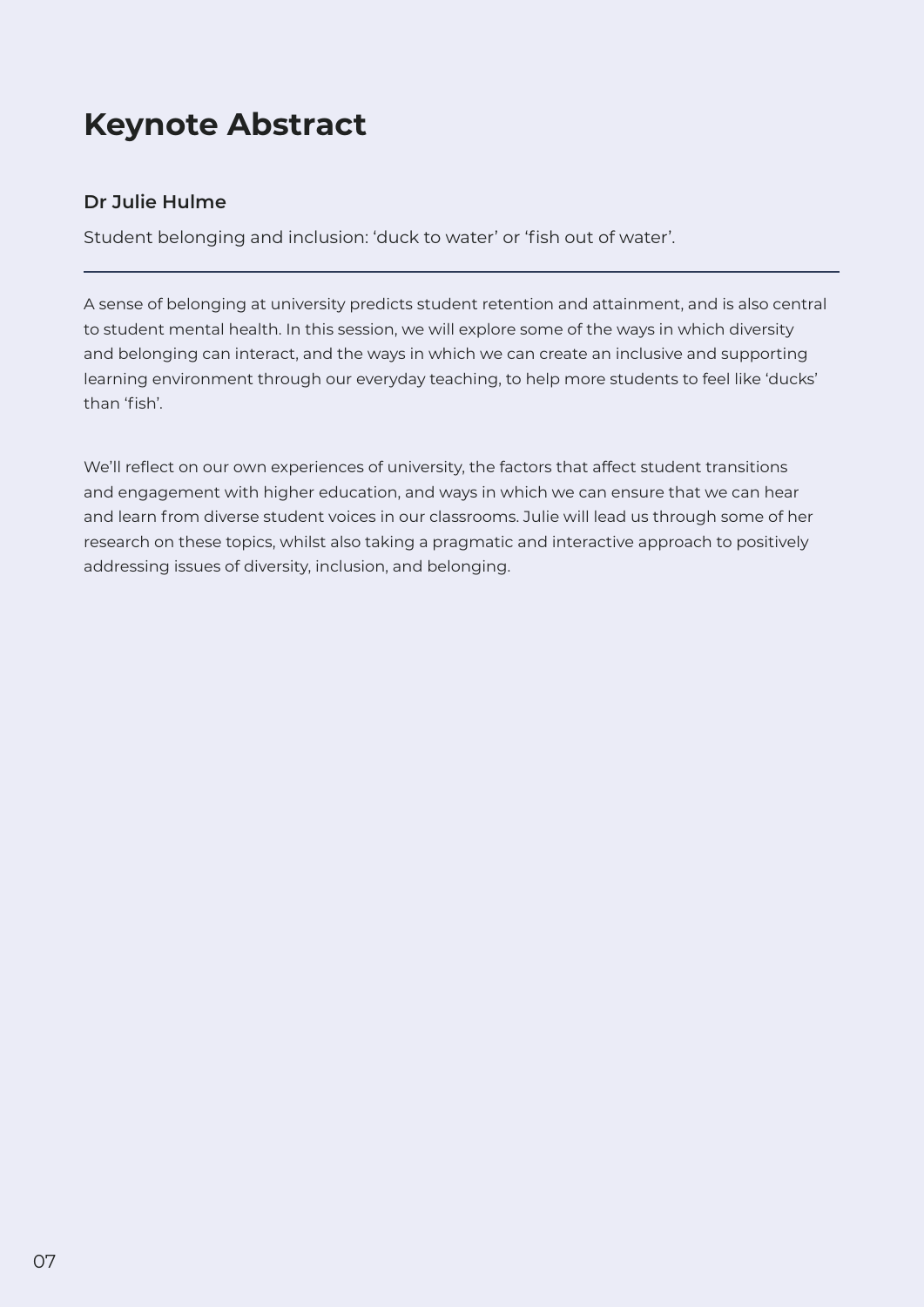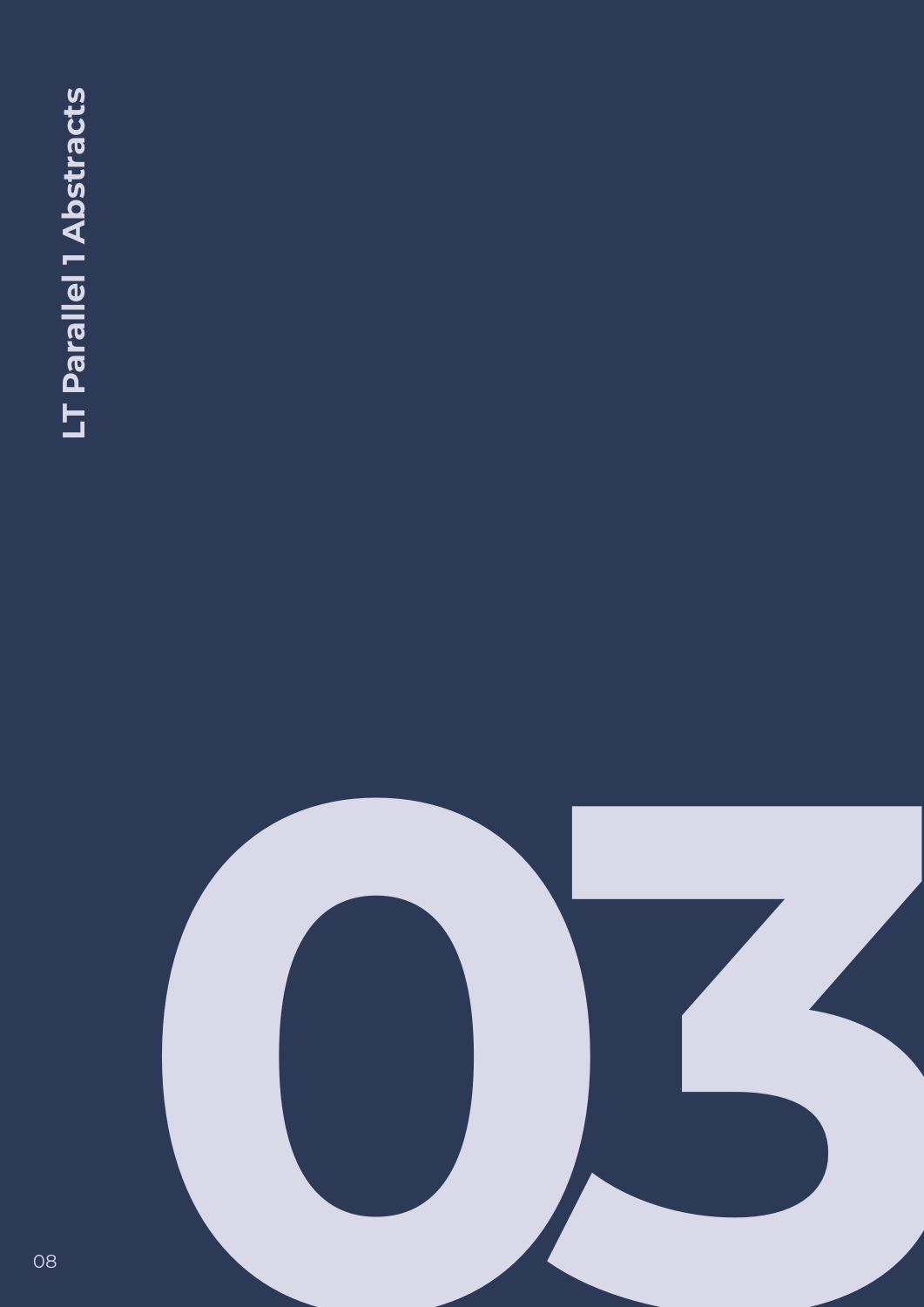## <span id="page-8-0"></span>**LT Parallel 1 Abstracts**

#### **Alison Poutney**

Enterprise at the heart of the city region, a collaborative approach to creating an ecosystem that supports student start-ups by LCR Founders.

LCR Founders is a collaborative project between UoL and LJMU encouraging our students to work collaboratively in order to form co-founded start-ups in the Liverpool City Region.

The LCR Founders project sits within the Student Success Team, Careers and Employability who work together to improve a student's sense of wellbeing, belonging, social mobility, retention, and attainment.

As the project is mainly focused on creating a diverse and inclusive environment that supports the authentic development of collaborative work and co-founded start-ups, it is fundamental that we build a solid community of student entrepreneurs, encouraging a culture of risk-taking, confidence, and belief that starting a business is a viable career option.

The work completed on the project so far includes:

- Building an online community of enterprising and entrepreneurial students
- Making sessions accessible via the language we use
- Creating programme and workshops for students to naturally meet others and work collaboratively on authentic real-world challenges and projects
- Creating an eco-system for our students and grads throughout the Liverpool City Region
- Providing opportunities to network and meet Liverpool businesses and potential employers

We would love the opportunity to share our work at the conference.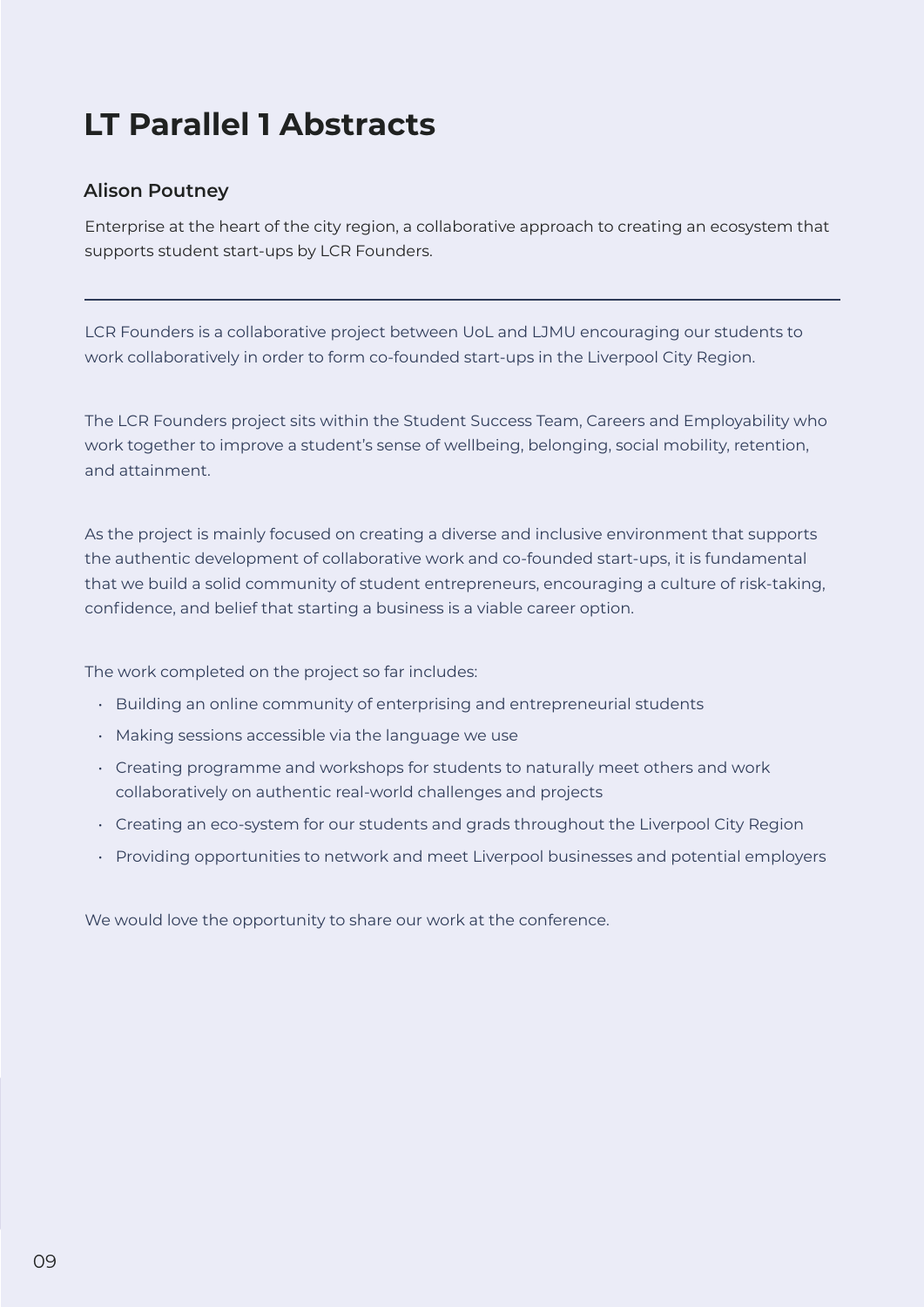#### <span id="page-9-0"></span>**Dr Nicola Baker**

Supporting International Students in the School of Health and Life Sciences.

Supporting International Students is a vital part of Student Inclusion and Belonging. In 2020/21 the UK hosted 605,130 international students this is an 8.7% rise from 2019/20. The University of Liverpool has more than 8,000 international students which represents almost 30% of the student population. In the School of Health and Life Sciences the international students originate mainly from China, Hong Kong, Oman, India, The Philippines and Nigeria and there have been increasing difficulties with teaching and supporting these students in the university setting and on clinical placement. The research that has been completed by the school is building an evidence base to develop a comprehensive plan to improve the international students' sense of inclusion and belonging and therefore fits well into this conference theme.

#### **Shirley Yearwood-Jackman**

Decolonising the curriculum: Lessons learned about supporting a team to engage in decolonisation work.

This presentation discusses how a team of librarians who teach on various modules have been prepared to support academics to decolonise their curriculum. Decolonisation of the curriculum seeks to enable academics to help students to recognise, discuss and address how privilege manifests within different disciplines whilst also ensuring that students are able to understand and be exposed to knowledge from multiple perspectives. By decolonising the curriculum all students are prepared for global citizenship and to feel that they can see themselves reflected in the curriculum. This results in a feeling of student inclusion and belonging for all students. By showcasing how a workshop series has been used to develop a team of librarians who teach, the session will enable all attendees to consider how they could implement a similar programme to support colleagues to engage in decolonisation work.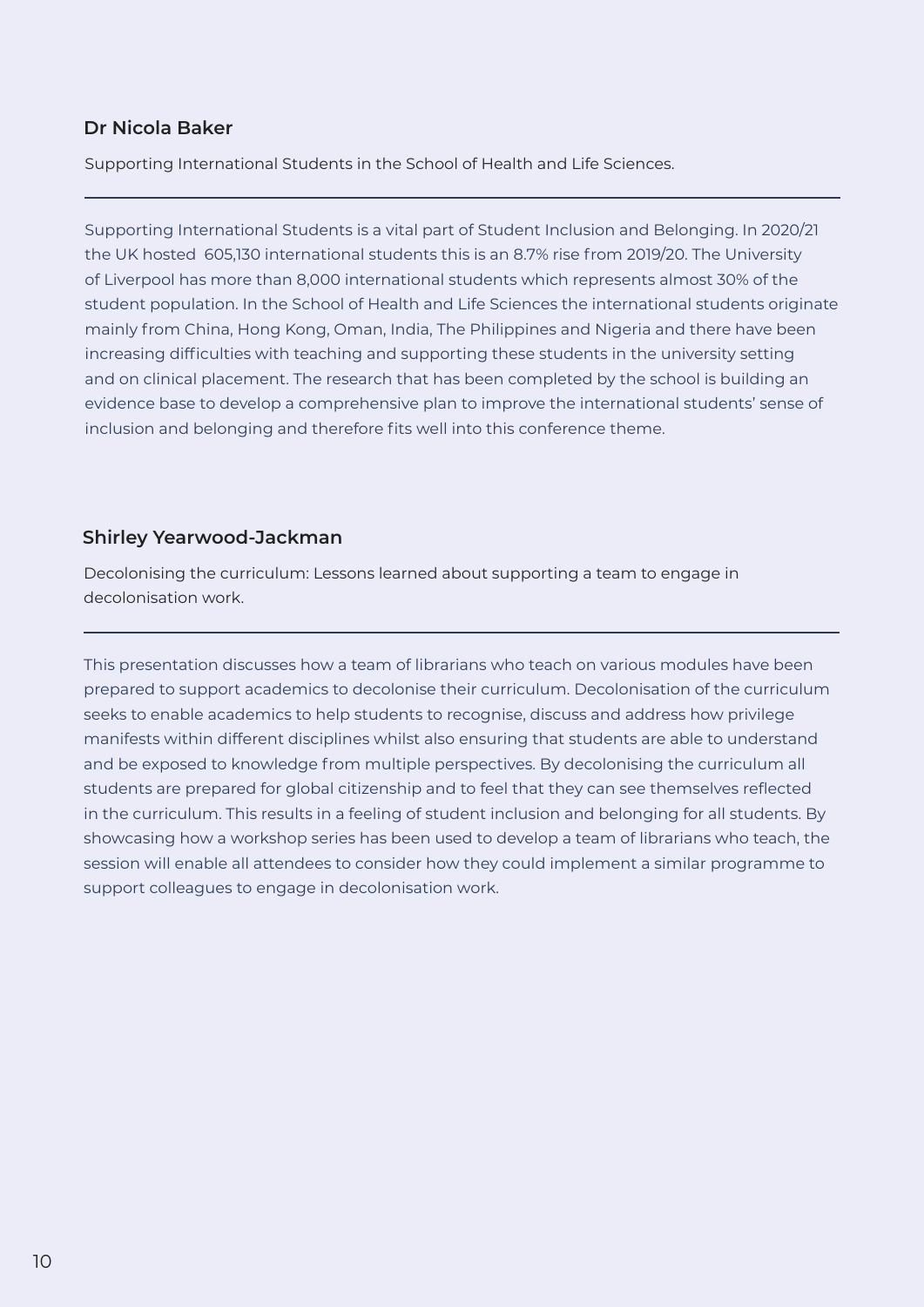#### <span id="page-10-0"></span>**Laura Menzies**

Embedding sustainability into a final year module: the importance of empathy.

This session focuses on my experience of amending my module in supply chain management to add a focus on sustainability throughout. I will discuss my motivations for the change, including discussion about our role as educators in dealing with the climate crisis. We adopted a dialogical teaching structure for all face-to face sessions on this module to create a safe space for students to discuss their ideas. We used a flipped classroom approach to ensure that students had the opportunity to prepare for discussions which helped them feel willing and able to take part. Carbon literacy was introduced to provide students with a clear understanding of why sustainability is a key theme in modern day supply chain management.

Empathy was at the heart of our approach. Climate change can be an emotive topic for some, especially those focused on changing their own consumption habits. For other students, this is a topic that they have not grappled with yet, so it is important as a facilitator to strike a balance so as not to make these students feel bad. Sustainability issues are often referred to as 'wicked problems' due to the complex nature of our environment. Feelings of hopelessness are not uncommon. We introduced information about the practical ways we could make a difference as individuals and delivered this carefully to our students.

The high level of interaction on the module helped foster a sense of belonging. Intersectionality created wonderful opportunities for discussion about the wicked problem of climate change.

#### **Rebecca Dixon**

Building Community Through an Undergraduate Conference: Celebrating Success and Fostering Identity in LCF

This session will offer a brief overview of the lead-up to and rolling out of the LCF Celebrating Student Success event to be held in early May 2022. Originally envisaged, pre-pandemic, as a means of fostering UG research culture and achievement in our department, the event has developed as a means by which a sense of belonging and inclusion can be nurtured through highlighting the successes -- academic and other -- of our students as they reach the end of another challenging academic year. The session will discuss the initial rationale behind the event, and the means by which this was modified and developed to respond to the needs of students to feel included and part of a community as they navigate their identities as learners, and in some cases as graduates, in a fragmented and repairing post-pandemic world.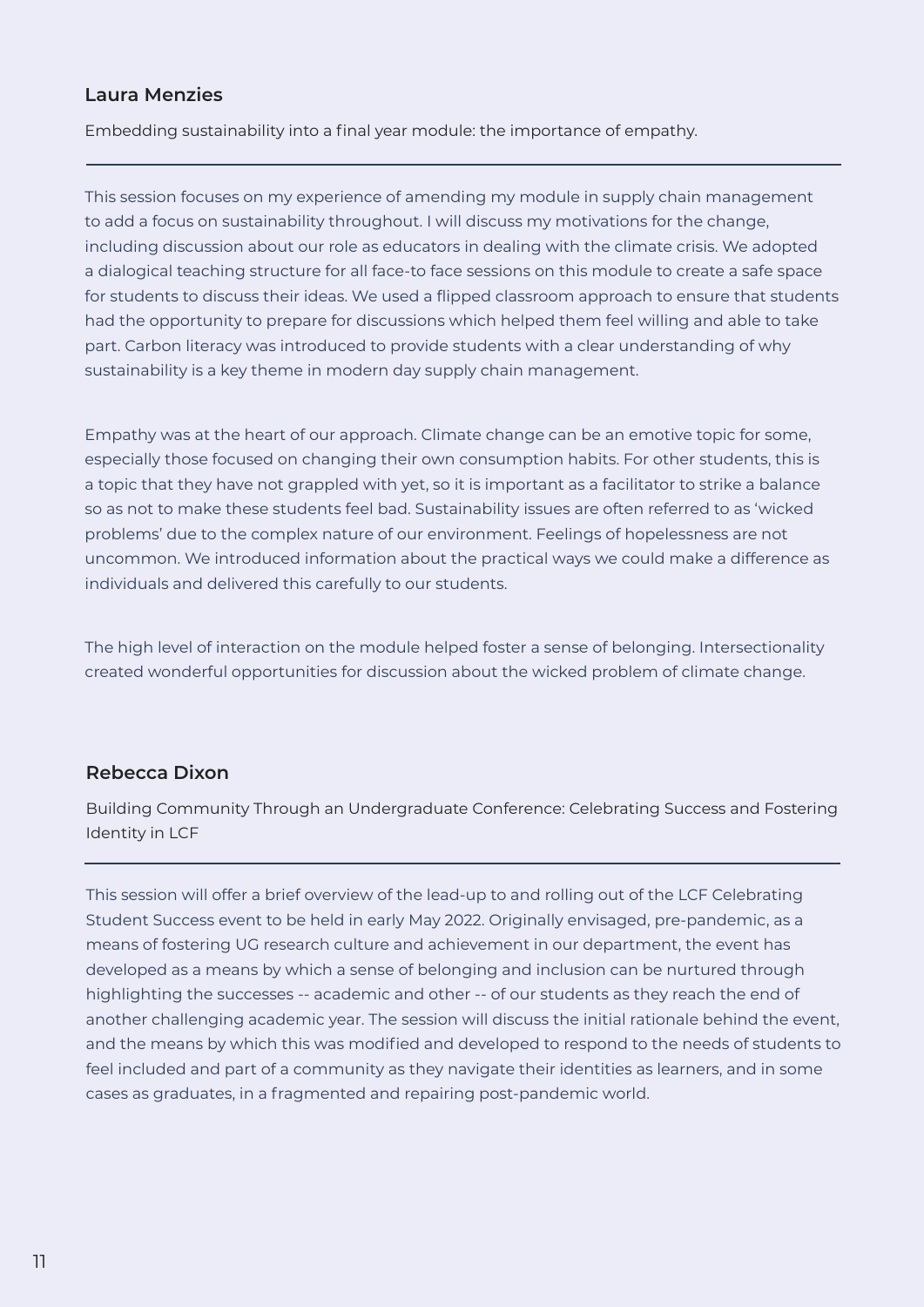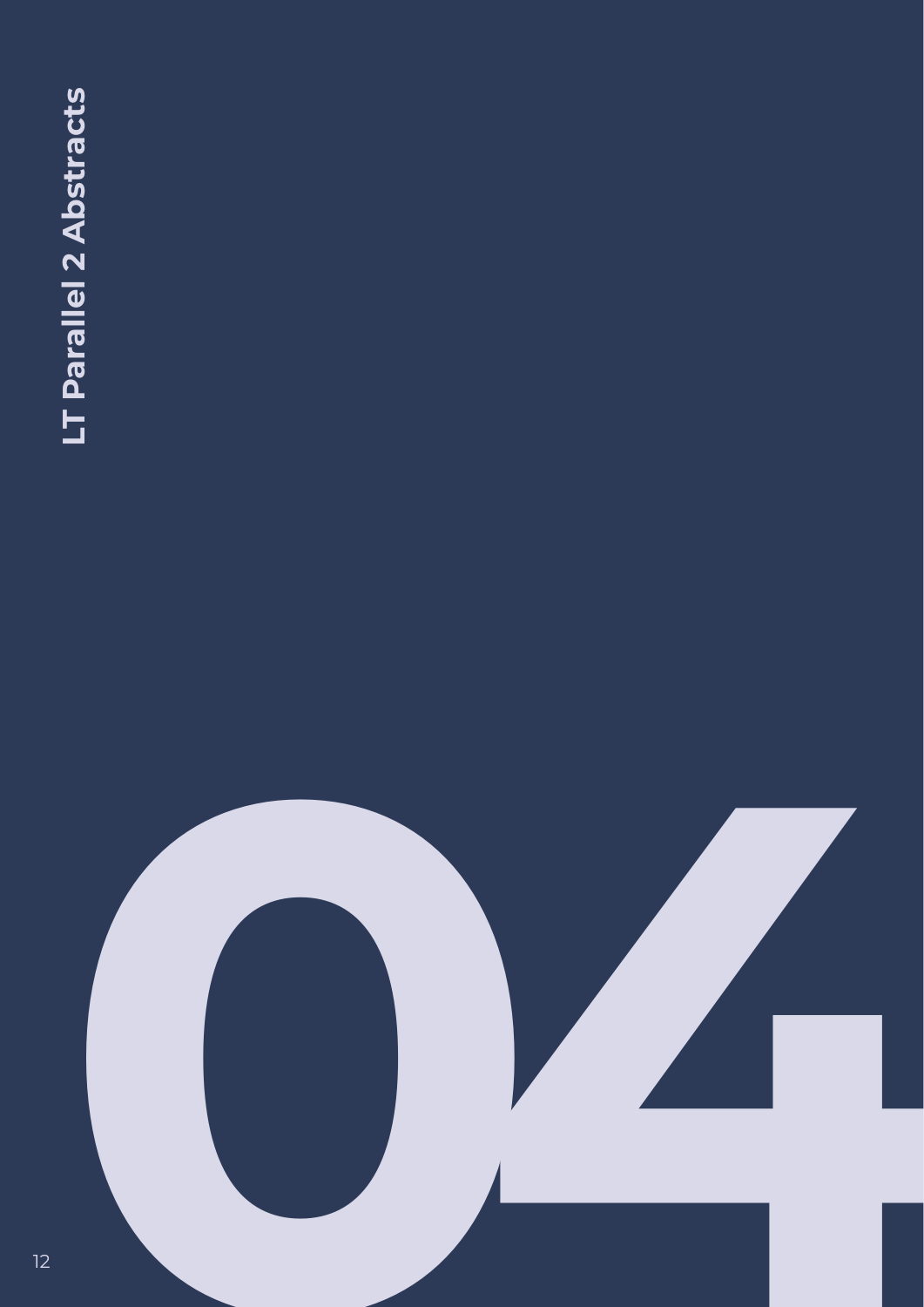## <span id="page-12-0"></span>**LT Parallel 2 Abstracts**

#### **Jennie Day & Vicki Bates**

Learning in the Time of Covid: Student Engagement and the International Students Club on the Master of Public Health (MPH) programme.

This session will provide a critical reflection of changes made to the MPH programme following the move to online delivery during the pandemic. Changes facilitated included the use of digital collaborative and engagement technologies. Breakout rooms on Zoom were also utilised to stimulate discussions and increase engagement. Regular breaks were incorporated into online sessions to reduce fatigue with a maximum session length of 40 minutes with a 20-minute break and this worked well. Student support was a priority and academic advisors held regular Zoom meetings with advisees.

In addition to these changes, we simulated some of the supportive and social interactions experienced on campus. For example, facilitated breakout rooms for coffee breaks allowing students to socialise with other students during the breaks. Social events and inclusive quizzes to facilitate social interaction were also made available.

We were very conscious of international students, who were unable to travel home and were very isolated. Cognisant of this JD set up an international students' club. Regular meetings were held throughout the year to provide additional support and advice, signpost students to resources and services within the University and to increase confidence and encourage engagement in class discussions. The international students set up their own WhatsApp group and met together which led to international students developing friendships and giving each other advice and support. This resulted in increased class contributions from international students with last year's graduates reporting how useful and empowering they found the initiative.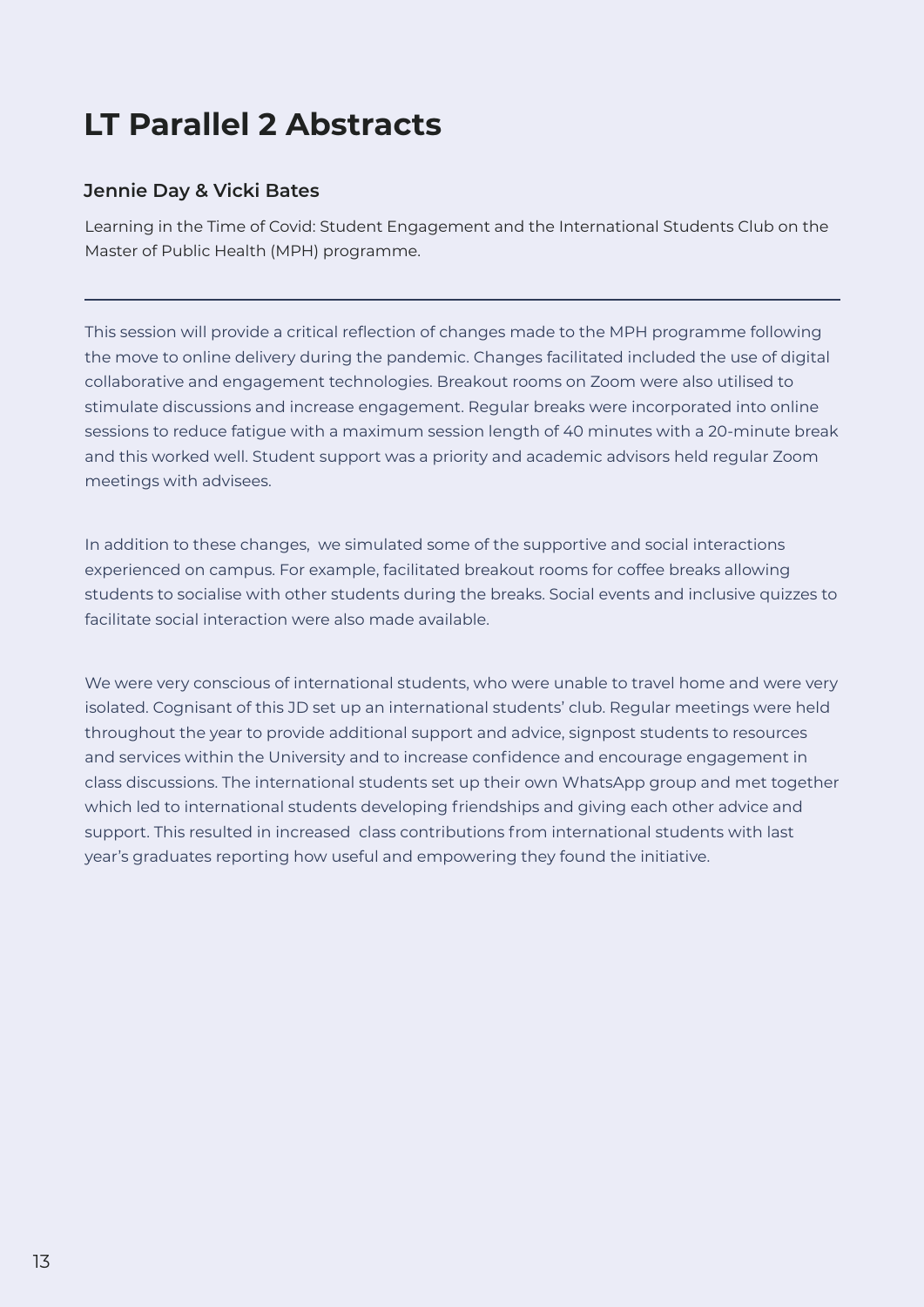#### <span id="page-13-0"></span>**Vicky Thornton**

Jumping on board the pandemic express: supporting nursing students working on the front line during severe acute respiratory syndrome coronavirus 2 (SARS-CoV-2).

We will share ways in which the Nursing team encouraged student inclusion and belonging during the COVID19 pandemic – focussing on how we have continued to develop the strategies introduced during this time.

A nationwide, strategic decision for healthcare students to have the opportunity to be 'NHS workers' rather than 'University learners' required rapid action and agile problem solving. Staff were required to make quick pragmatic decisions in a rapidly evolving situation.

To facilitate student inclusion, the Programme Lead created information recordings and offered frequent opportunities for question and answer sessions. Working with UoL clinical psychologists, podcasts focussing on particular aspects of coping and developing resilience were developed. Many of our nursing students opting in to support the NHS workforce returned to their hometown: staff were required to provide extensive support to students across the country. Academic Advisors kept in touch weekly with their advisees, either via email or WhatsApp group and the Year Tutors also provided bi-weekly updates. The staff team met weekly for peer support

The Director of Studies role became one of being 'present', frequently needing to make quick decisions and, or signpost students to appropriate health and financial advice. Having oversight of the well-being of all students, the DoS was able to target support as necessary.

Peer support was key amongst students, with the Nursing Society taking a lead in providing both informal peer support and also organised appropriate social activities to promote inclusion.

Focus now is on building upon this inclusion in a sustainable manner.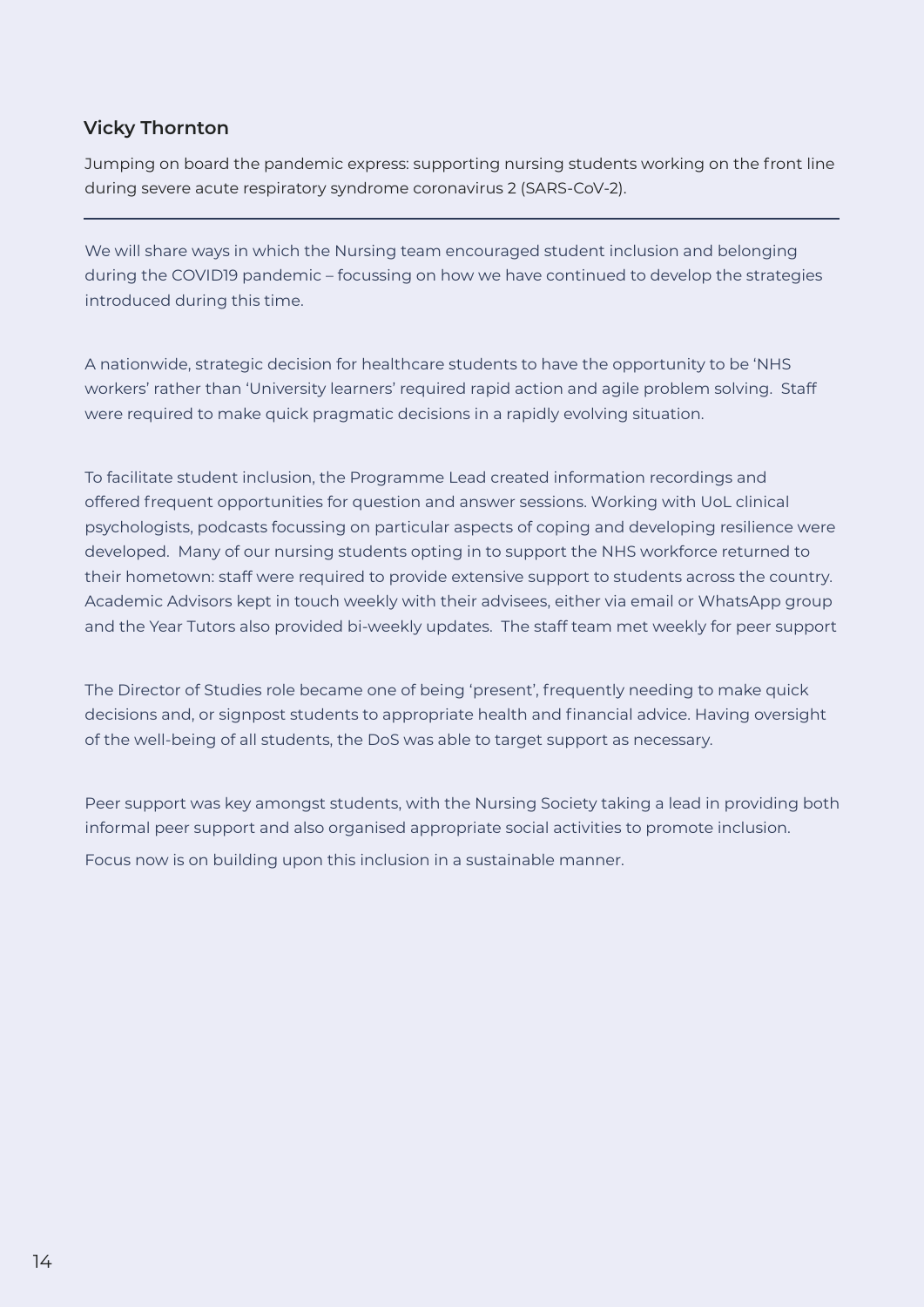#### <span id="page-14-0"></span>**Carolyn Lees**

Exploring Nursing Students Understanding and Experiences of Academic Resilience. A Qualitative Study.

Findings from previous research have indicated the importance of developing a sense of belonging and connectiveness to order to encourage university student engagement and well being. The importance of maintaining a sense of belonging in this study was evident in relation to positive academic outcomes and students being able to manage the stress and anxiety associated with the academic requirements of their course. The study suggests there is a need for the university to acknowledge the importance of facilitating academic resilience amongst the student body with opportunities for promoting a sense of connectiveness and belonging linked strongly to student well being and positive academic achievement.

#### **Lorna Mitchell**

Enhancing student success through the introduction of an innovative Assessment Support Strategy

This presentation will discuss a pilot educational innovation project for first year law students that takes a programmatic, horizontal approach to assessment support and formative assessment. So, instead of concentrating on what each individual module can offer in terms of assessment support, we focus upon what our students are being offered in terms of assessment support across the entire year.

This presentation aims to share good practice and ideas around the provision of a varied package of assessment support activities and the importance of emphasising the transferability of skills learned to other modules. It will focus upon a planned lecture that (1) incorporates rapid feedback, peer evaluation and self-reflection (2) aims to boost student engagement with feedback and (3) promotes students' sense of belonging.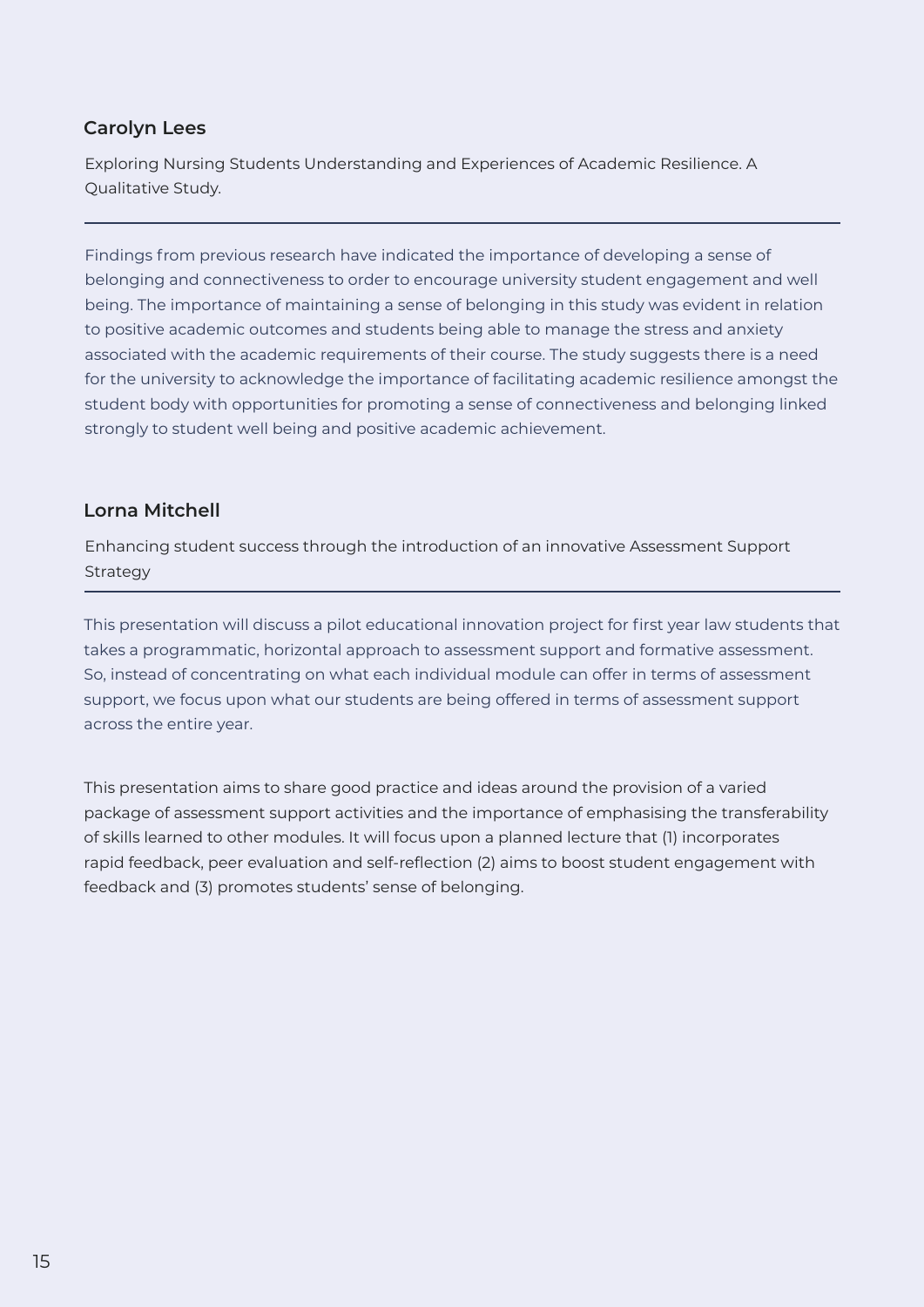#### <span id="page-15-0"></span>**Giulia Rampone**

Psychology new module PSYC398/397 Business and Enterprise in Psychology

This module is highly multidisciplinary, including external (Young Enterprise) and internal (C&E, ULMS, Brett Center) collaborations, and it is heavily based on experiential learning and teamwork. We developed effective methods to monitor and assess groupwork assessments (with the use of Buddy Check). We believe the module is a great example of effectively introducing entrepreneurship in non-business related disciplines and this is demonstrated by a fair number of successful outcomes from our students (two award-winning teams in external competitions against other Universities, this year).

More importantly we believe that overall this module has significantly contributed to increase inclusivity and sense of belonging. It allows work and interaction with diverse and unknown individuals (these being either other fellow students or mentors) and the opportunity to proudly represent UoL at external events. We have evidence that our group-allocation and ice-breaking methods were positively evaluated by the students, who embraced the challenge of working with unknown classmates.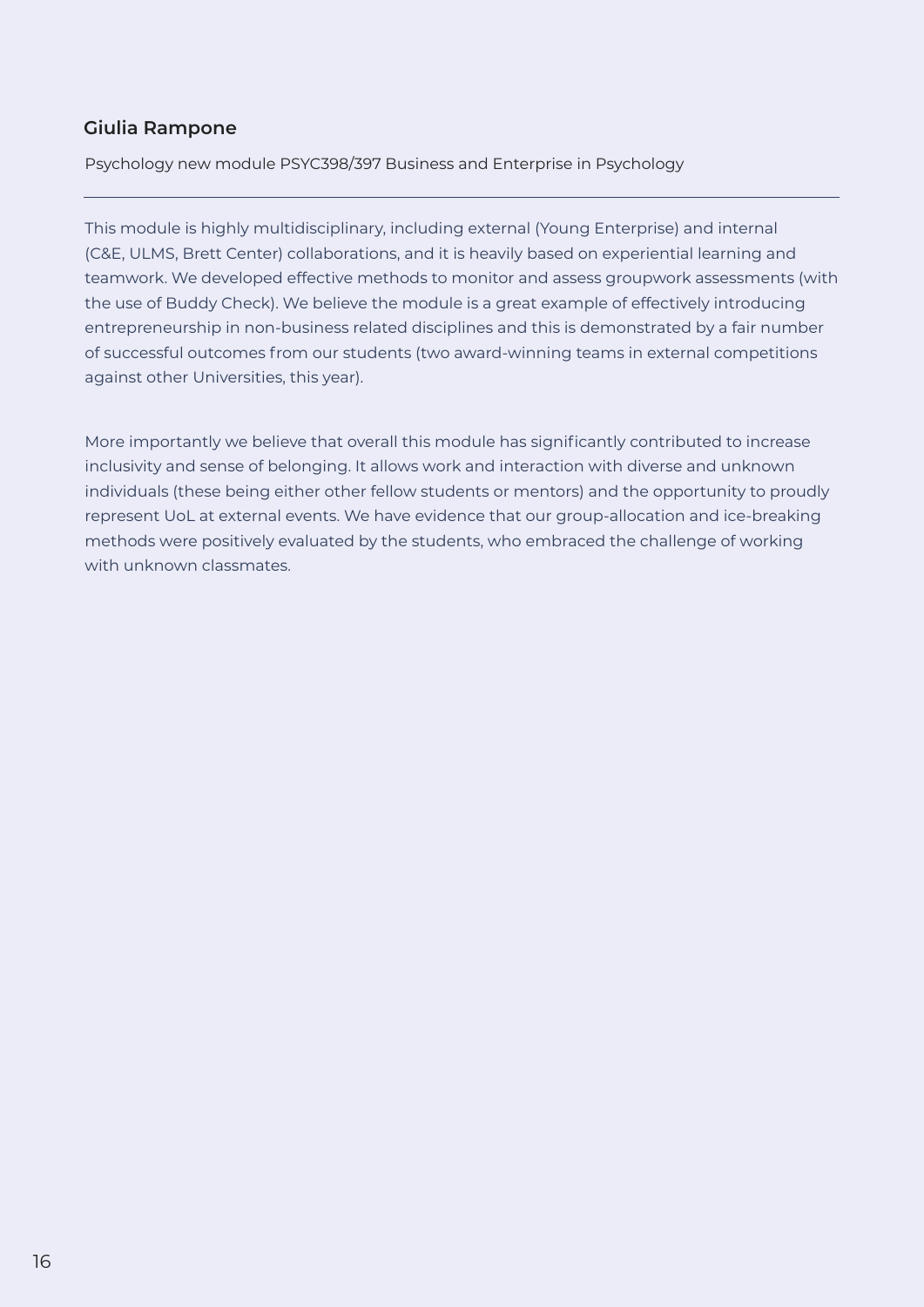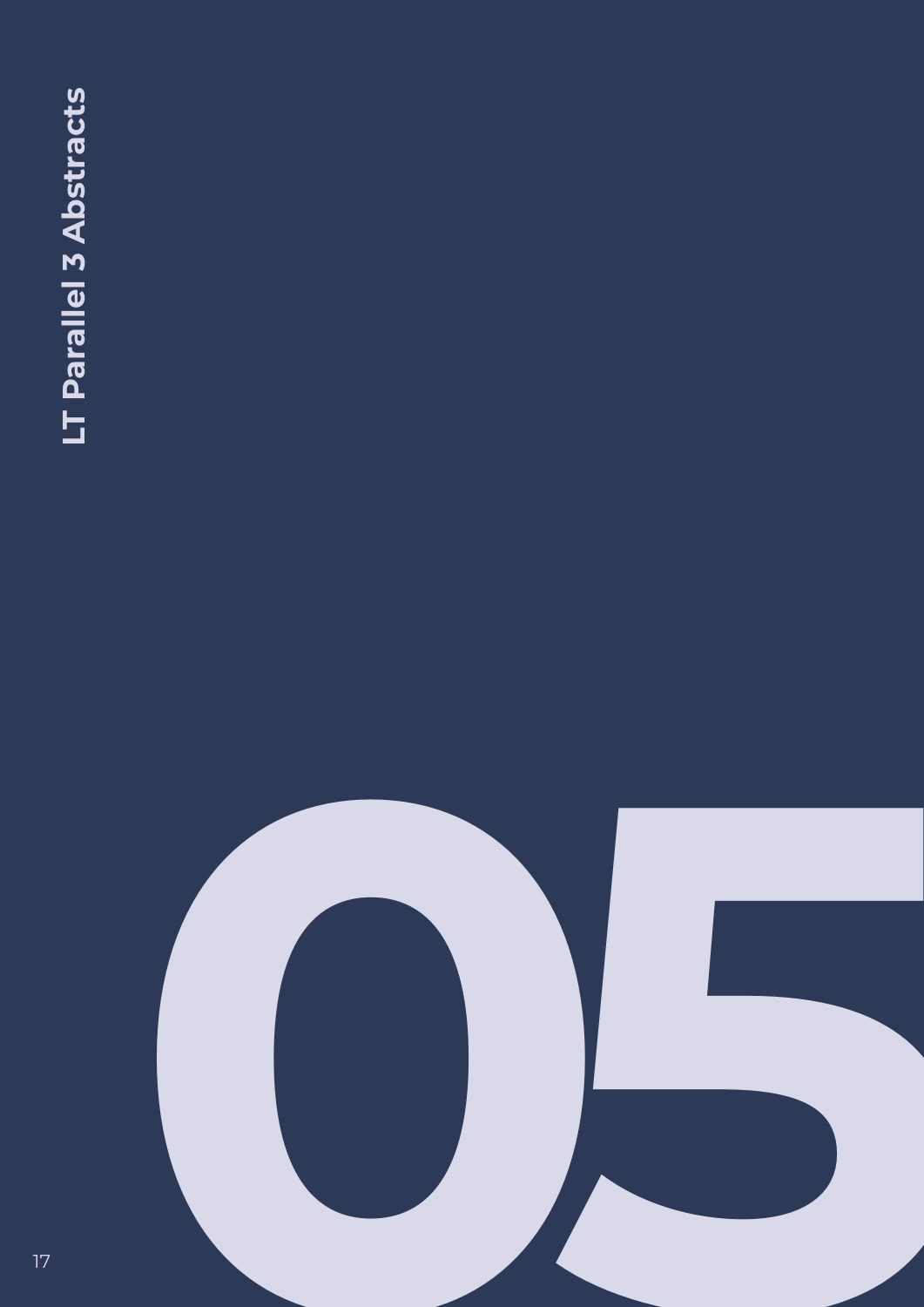## <span id="page-17-0"></span>**LT Parallel 3 Abstracts**

#### **Helen Scott**

Peer Networking Disguised as 'Fun'

On a programme with over 600 students studying on it, it can be difficult to meet people and feel like you belong. From day one, we incorporate peer networking opportunities throughout the programme to enable students to meet other students in both formal and informal settings. This helps to foster a sense of community amongst both staff and students as well as allowing opportunities for staff to gain deeper insights into students' experiences. We can then respond to students' feedback and look for opportunities to improve their experience. Being part of a vibrant peer network helps students to feel a sense of belonging and knowing someone else on the programme encourages them to get involved in more things as they have a friend to go with. Our students give us really good feedback on their experiences and this has been seen in our NSS scores where we are top of the Russell Group for student satisfaction. In this session, we will:

- Explain our main event which we do on day one to help our students settle in and make friends
- Show you our positive student feedback from students about to graduate that references their day one experience and how it helped them with a sense of belonging
- Outline some of the follow up events and activities we do which enable students to strengthen existing relationships and make new ones.

#### **Kate Murray**

Peer Assisted Learning (PAL) – A go to guide

The Peer Assisted Learning pilot was implemented in the 2021/22 academic year, this is overseen by Kate Murray (PAL lead in Careers & Employability) and is supported by the European Centre for SI-PASS. Peer assisted learning has been shown to have a range of social and academic benefits for students (both participants and peer 'leaders') (Keenan, 2014), it provides a learning and teaching approach that can build student inclusion and belonging into the curriculum. Most importantly we have identified that PAL Has enabled students to feel empowered and supported with their learning.

In this lightening talk Kate will outline how you could embed PAL within your modules for a future academic year.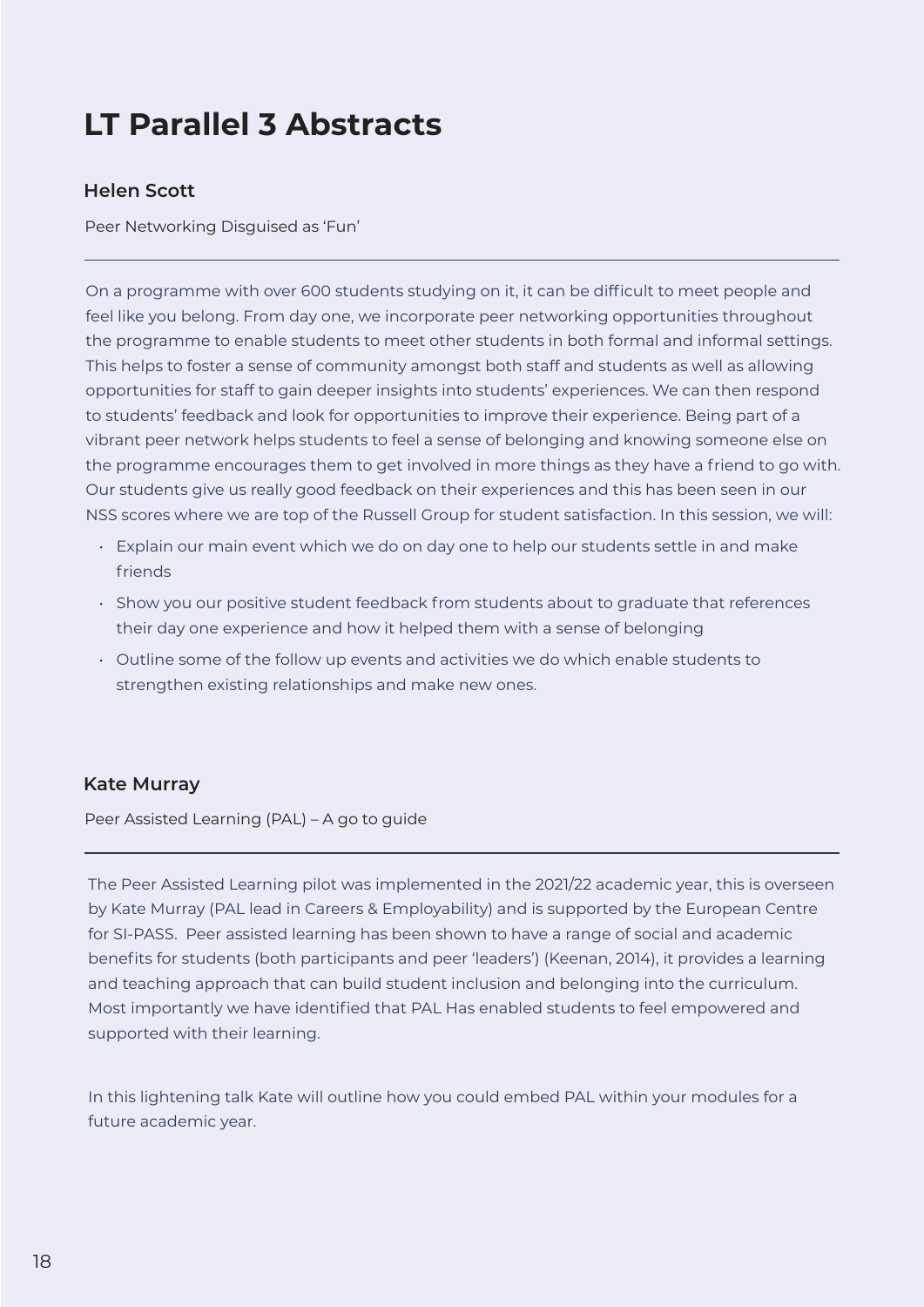#### <span id="page-18-0"></span>**Ashli Milling**

Enhancing the Online Learning Environment in Higher Education: Orthoptics BSc(Hons)

The aim of the project was to evaluate student attitudes and expectations towards online learning on the Orthoptic BSc (Hons) during the pandemic. Students' attitudes to online learning, views and opinions of learning in a pandemic, and their overall expectations of the online environment was carefully considered. The rationale of this study was to broaden our understanding of the online learning environment and obtain valuable information that may be able to enhance online learning, specifically for Orthoptic students, in the future. Throughout the project the social learning theory was explored in relation to engagement and the online environment. During the surveys and focus groups 3 common themes arisen: Communication and organisation, engagement and support. However, through each of the themes there was a common topic which kept surfacing which was a need for social interaction and connectivity amongst students, peers and staff. It became clear that social interaction requires social presence which relies on effective communication. From this study there were a number of barriers to each aspect which contributed to social learning. The key areas for improvement were identified as communication to students, including delivery of clear expectations to improve student motivation; encouragement of student interaction and presence to enhance the learning environment, and the implementation of additional support to enable the students to feel more connected. Ultimately, ensuring social presence and interaction is considered in the online environment will improve student engagement and experience and may improve the students sense of belonging.

#### **Konstantin Luzyanin**

Achieving inclusivity through the re-desing of continuous assessment in Chemistry curriculum

Many traditional forms of continuous assessment in STEM education, and in particular in Chemistry, can hardly respect principles of socio-cultural and linguistic diversity, limit the development of general chemistry cognitive skills that require reflection and logic construction, and diversity of special educational needs resulting in students' isolation and elusive underperformance.

In this report, we introduce and discuss alternative approaches to continuous assessment used in the large-scale core- and several smaller-scale Chemistry modules, that are based on self-evaluation of own findings and critical reflection upon them as well as on the outcomes of teamwork rather than on numerical analysis of outputs. Approaches designed and introduced so far are (i) more inclusive and broadly applicable towards other different modules in Chemistry education, (ii) varied and allowing to overcome limitations described above, and (iii) at the same time respect integrity of the teaching and learning process.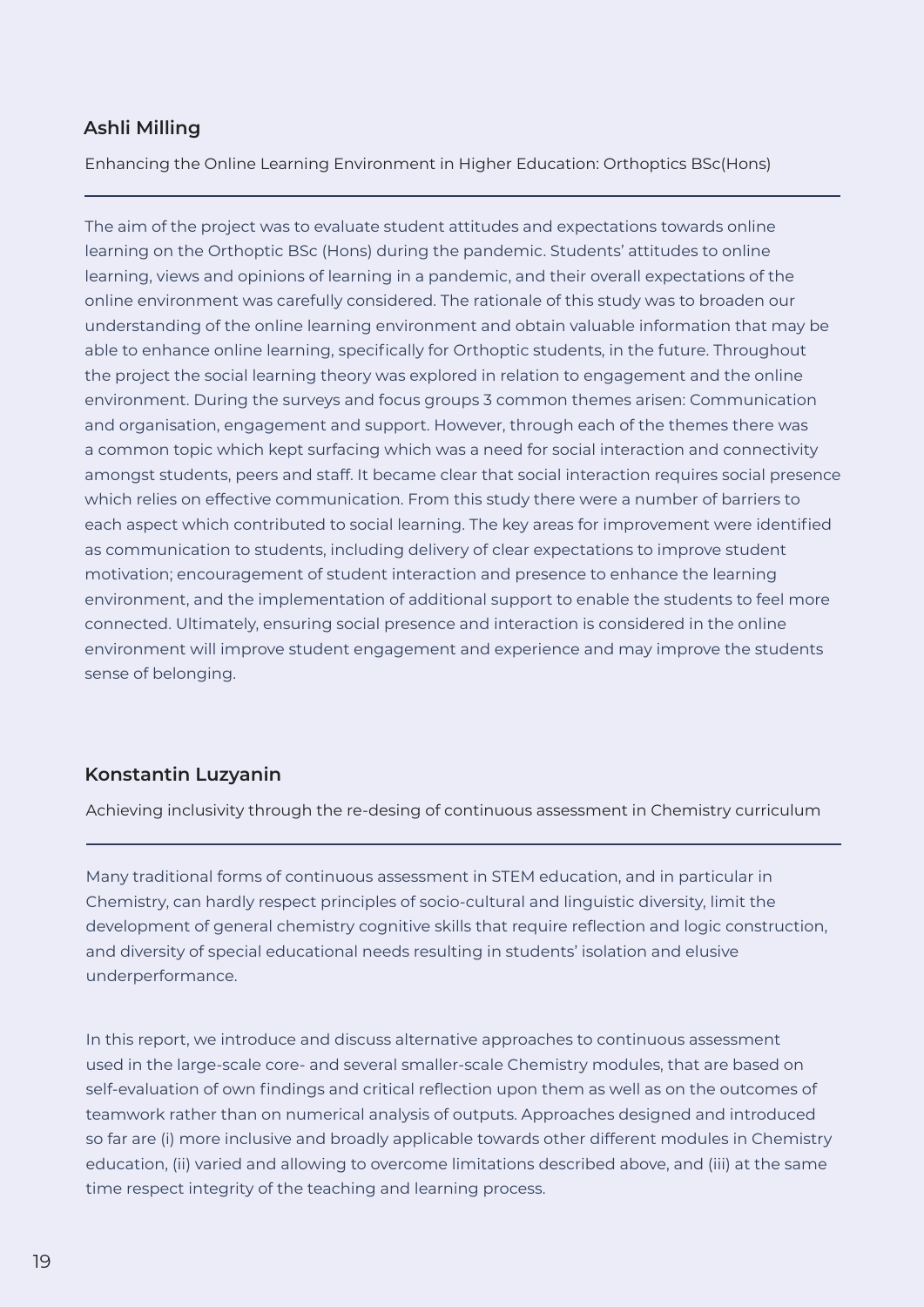#### <span id="page-19-0"></span>**Sarah McKernon**

An Interdisciplinary Approach to Communication in Clinical Settings

Within the School of Dentistry, international students have struggled with patient communication in clinical settings due to cultural and communication barriers. This can lead to them feeling challenged or uncomfortable.

In addition to reported culture shock experienced by many international students, the dentistry cohort must contend with the challenges of NHS healthcare governance structures and requirements. They may also experience a transition from expert practitioner in their own cultural setting to that of relative novice in the UK's healthcare setting. This has the potential to result in students having less confidence in their programme, and may impact upon student experience. In order to address this and develop learning needs, we designed an innovative session involving professional actors, the School of Dentistry, and the English Language Centre (ELC). Scenarios were designed to enable students to explore their personal beliefs, discuss new cultural experiences with their peers, and receive constructive feedback in a supportive environment. Student evaluation confirmed 100% of students believed the session to be beneficial to their learning and the novel session was an effective teaching modality. However, it is only through supervisor observation, that true effectiveness will be measurable.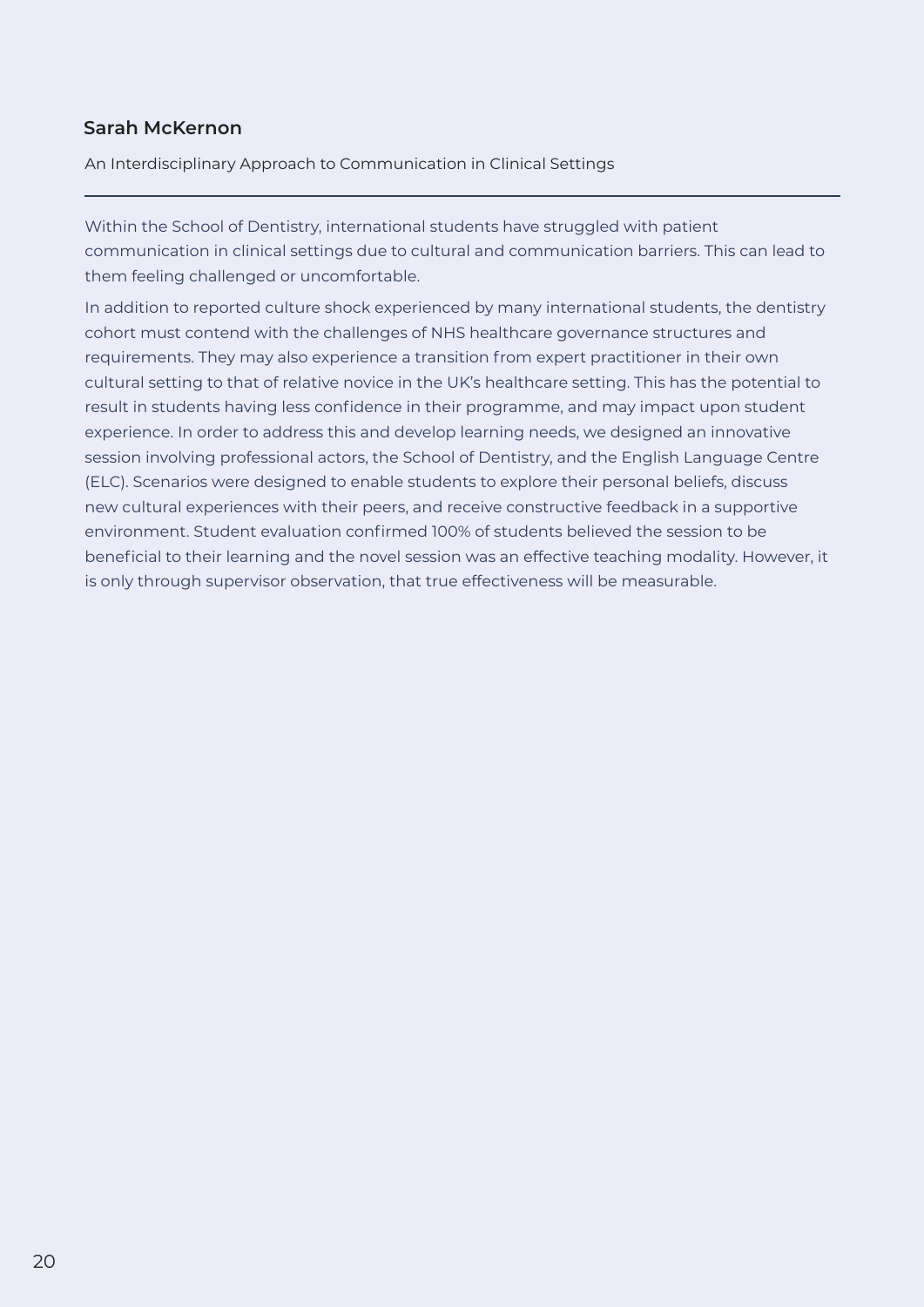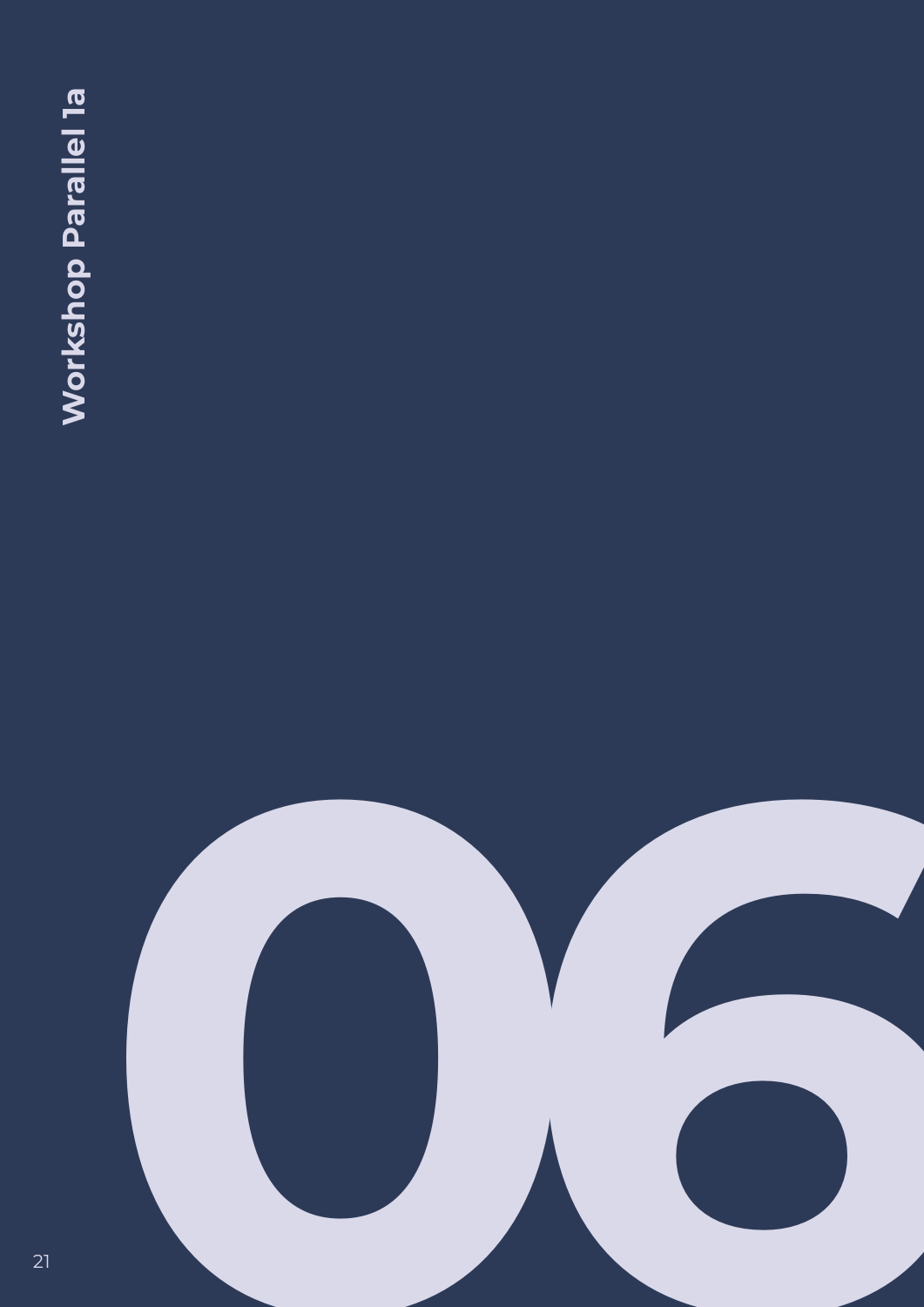## <span id="page-21-0"></span>**Workshop Parallel 1a**

#### **Helen Orton**

Schwarts Rounds

The FHLS' interprofessional, cross-departmental Schwartz Round team has been running Schwartz Rounds (SR) for healthcare students since February 2016, providing a structured and reflective space to discuss the emotional aspects of their work and support their capacity to deliver compassionate care. They help normalize strong emotions arising from clinical work during training, as well as enabling students to have greater insight, compassion for and appreciation of the roles and work of other healthcare professionals.

COVID-19 heightened the emotional precariousness and stress of clinical work. The team rapidly pivoted to providing Schwartz Rounds online. They became part of the crucial emotional and psychological support needed for healthcare students in the pandemic and formed part of the University's "Project Ayres" offer. Having run 24 Rounds face to face over four years, the Schwartz Rounds team ensured continued delivery of the Rounds to students remotely, the model being adapted for delivery via Zoom: over 18-months, we ran 12 online Rounds. Student feedback showed how much the connectivity of Rounds was valued during the pandemic lockdowns. Since that switch, 430 students have attended twelve Rounds. Student feedback shows that 86% of attendees completely agreed that they took solace from hearing others talking openly about the emotional impact of clinical work in the context of the pandemic. In particular; "Emotional but very insightful. The doctor's account of anxieties and fears of COVID and the COVID patient was particularly poignant at the time. I think it would benefit a lot of people to hear it".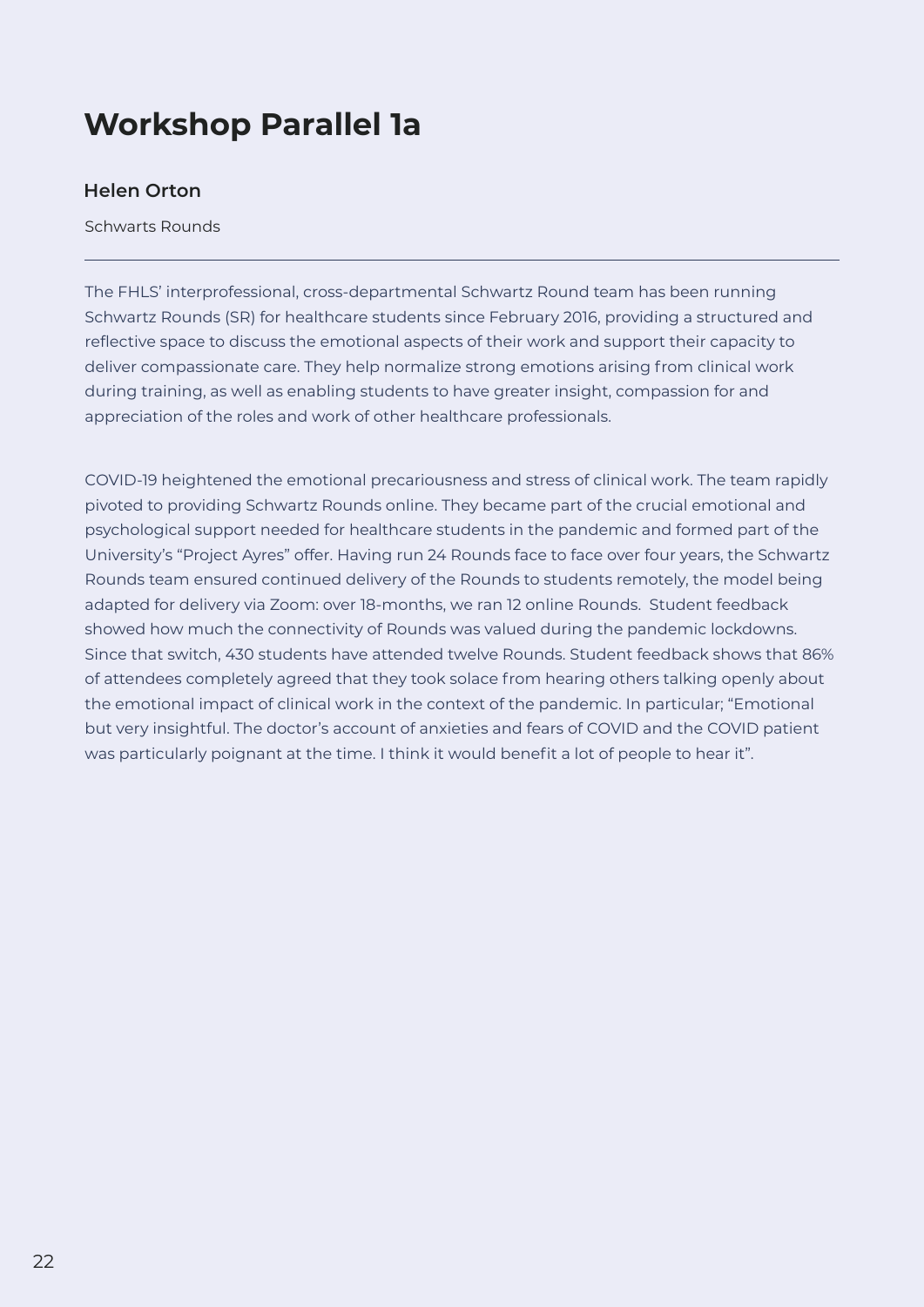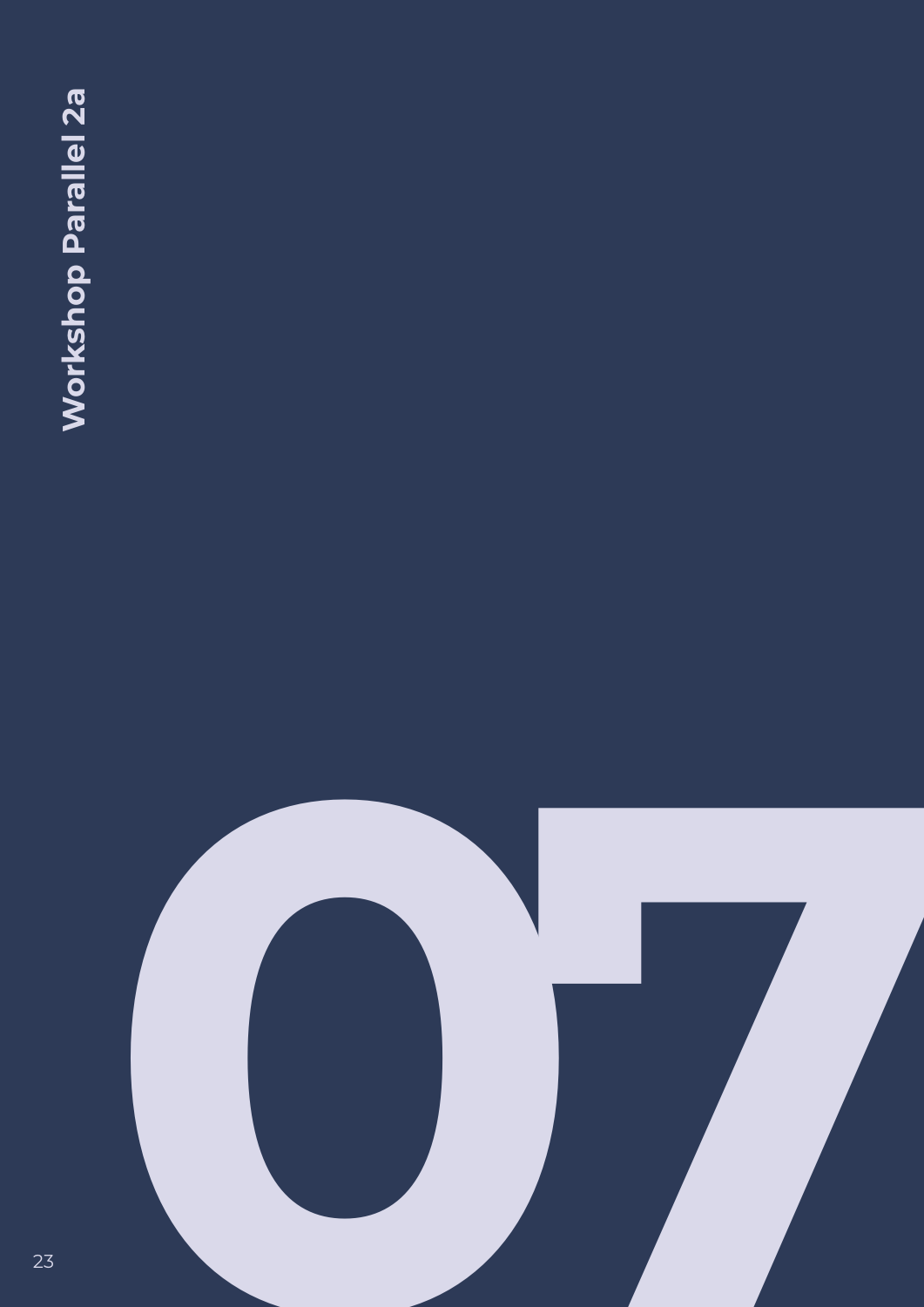## <span id="page-23-0"></span>**Workshop Parallel 2a**

#### **Dr Matt Murphy & Nick Bunyan**

Enhancing the curriculum with Education for Sustainable Development (ESD)

This workshop is open to any academic, professional services staff, and students interested in enhancing Education for Sustainable Development (ESD) in their learning and teaching. NUS research indicates many students feel it is important to leave their time in formal education with the knowledge and skills required to address sustainability challenges. ESD typically engages students in transformative and active forms of learning and teaching (including learning through extra-curriculum opportunities) that build students abilities to work in teams (often interdisciplinary), develop confidence through participation with real-world problem-solving, valuing diverse perspectives from peers & other stakeholders, reflect on their own values and behaviours, making new friends and connections.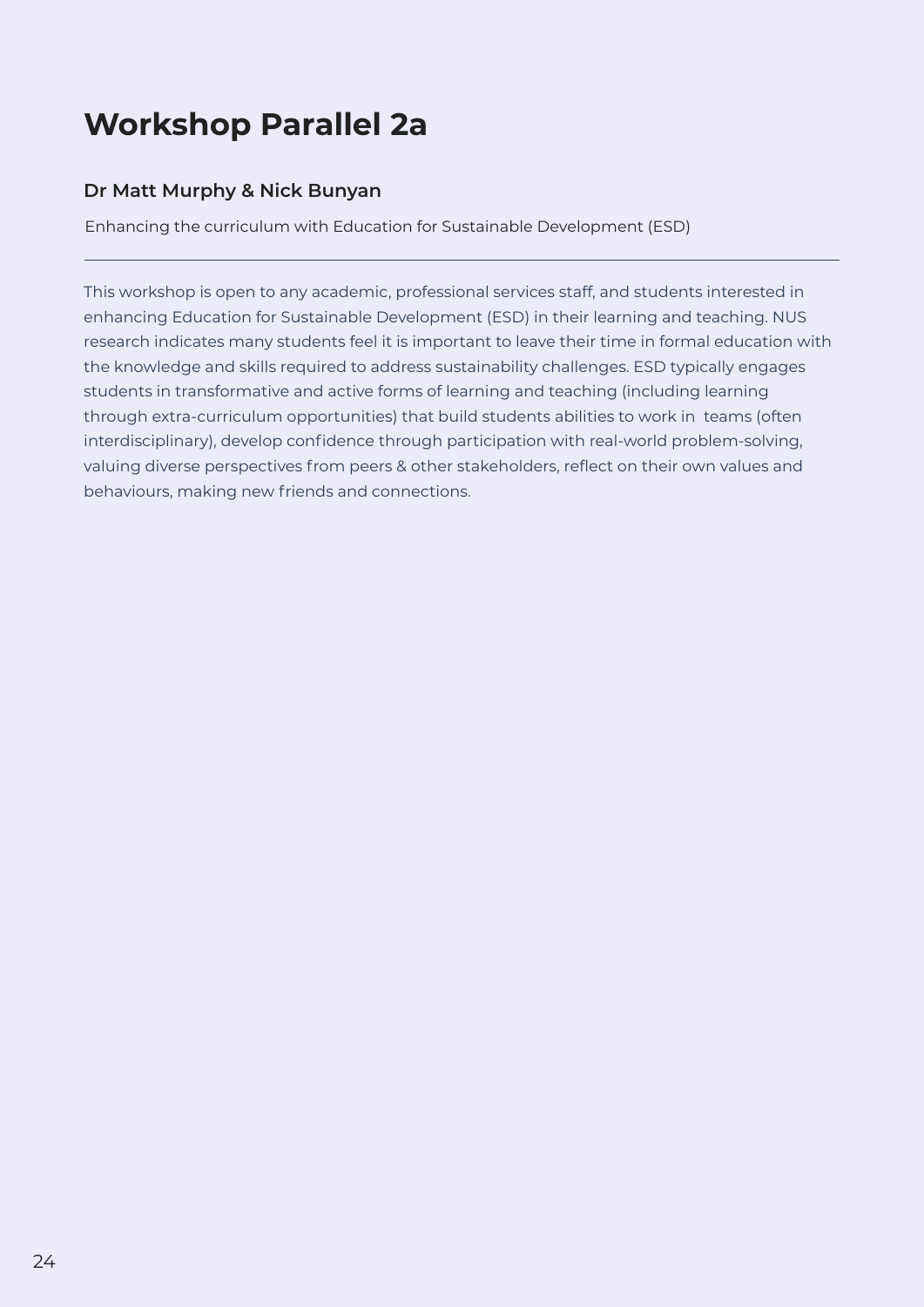**25<br>
Western Parallel 16**<br>
Western Parallel 16<br>
Western Parallel 16<br>
Western Parallel 16<br>
Western Parallel 16<br>
Western Parallel 16<br>
Western Parallel 16<br>
Western Parallel 16<br>
Western Parallel 16<br>
Western Parallel 16<br>
Wester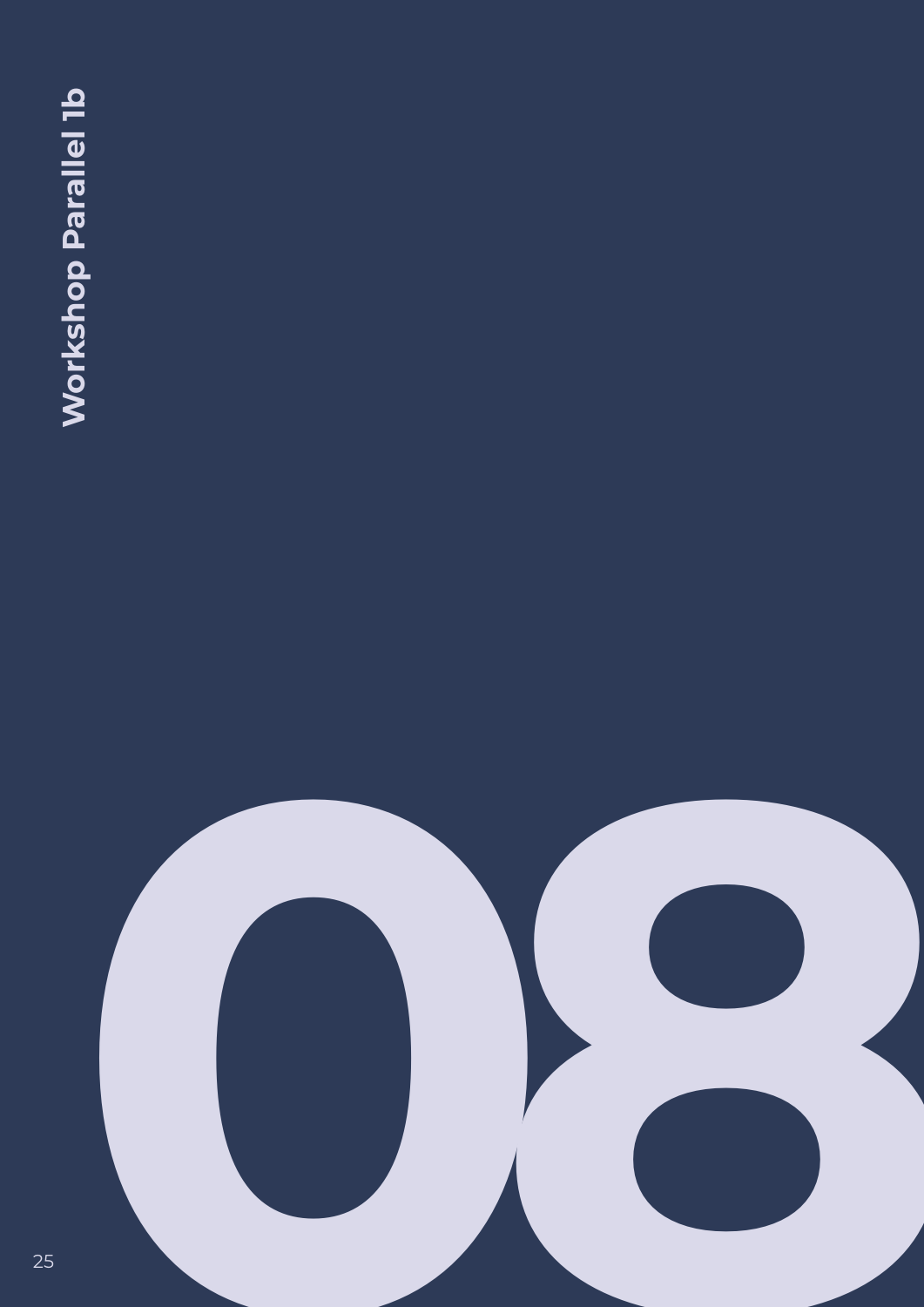## <span id="page-25-0"></span>**Workshop Parallel 1b**

#### **Luciane V Mello, Francine Watkins, Luke Dawson & Mark Jellicoe**

Supporting scholarship in the Faculty of Health and Life Sciences

The Faculty of Health and Life Sciences Teaching & Scholarship group has embarked on a proactive strategy to develop guidance and interventions to define, support, recognise and promote scholarship for staff providing education in the Faculty. This interactive workshop will start with by presenting an overview of newly developed guidance and resources designed to facilitate professional development and career progression within Teaching and Scholarship. Delegates will then be encouraged to input into this resource development, share their experiences and discuss some of the challenges and opportunities relating to Scholarship.

Scholarship is the continuum of activity that advances educator practice and knowledge for the benefit of all stakeholders. Students are key stakeholders in their own education, no matter what their background, and it is important that they recognise how their University not only provides their education but also provides leadership in teaching through scholarly work.

The appropriate incorporation of scholarship in education therefore aligns strongly to the conference theme, 'Student Inclusion and Belonging' because available data highlight the importance of supporting and encouraging student agency in successful educational outcomes. Supporting, recognising and rewarding the scholarship of staff ultimately leads to an improved student experience through encouraging evidence based practice and innovation.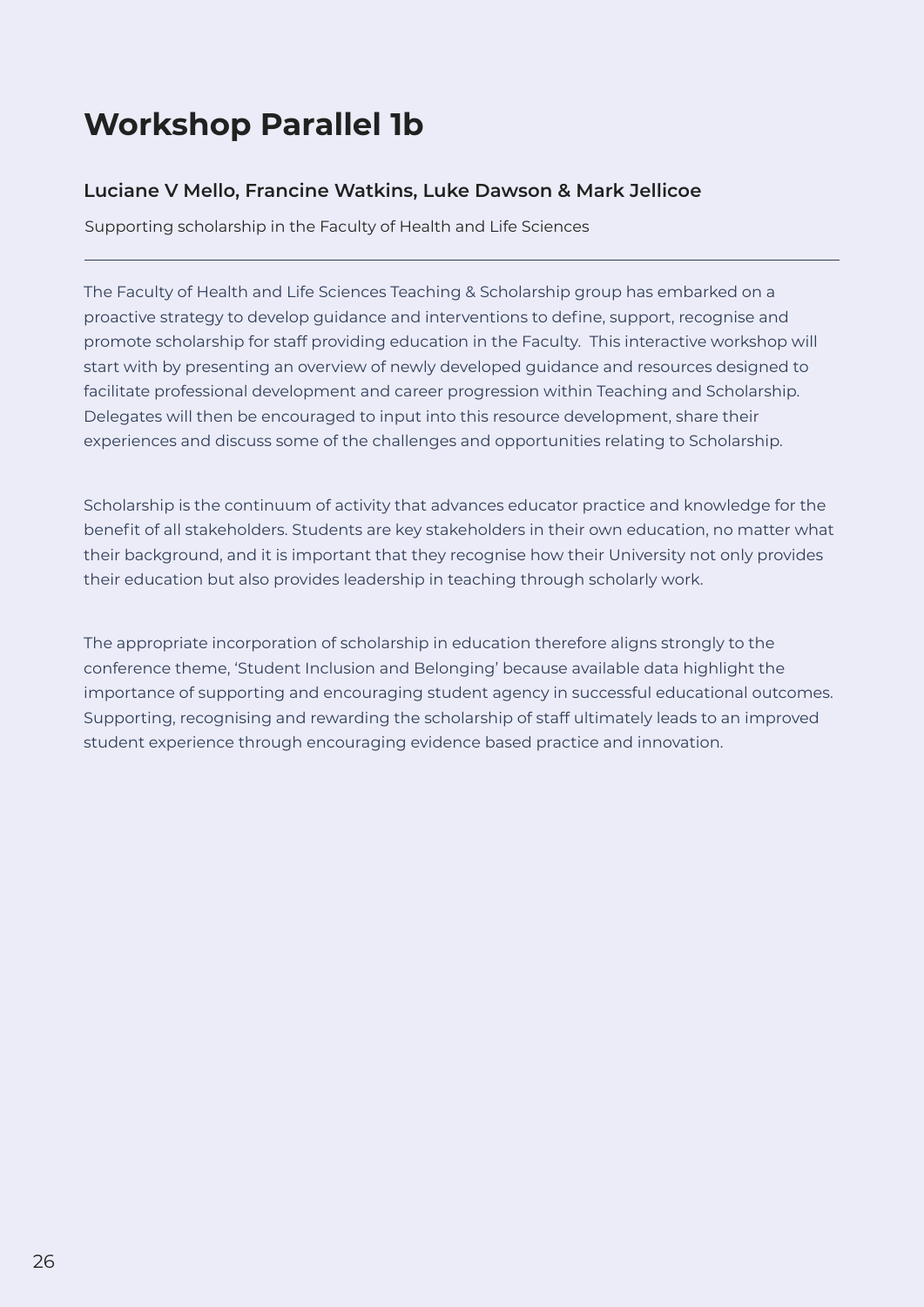